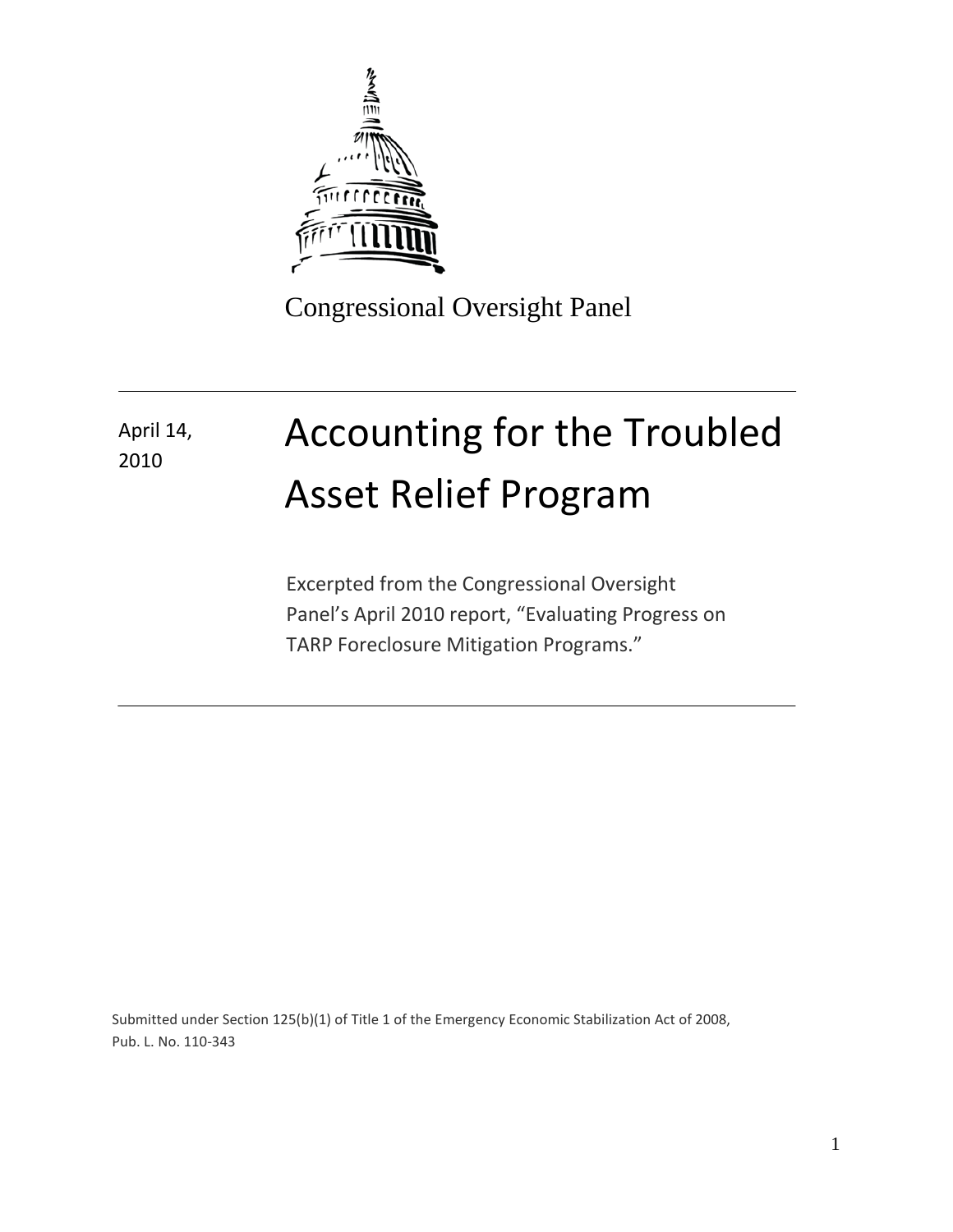### **The TARP as a Whole**

Each month, the Panel summarizes the resources that the federal government has committed to economic stabilization. The following financial update provides: (1) an updated accounting of the TARP, including a tally of dividend income, repayments, and warrant dispositions that the program has received as of April 2, 2010; and (2) an updated accounting of the full federal resource commitment as of April 2, 2010.

### **1. The TARP**

### **a. Costs: Expenditures and Commitments**

Treasury has committed or is currently committed to spend \$520.3 billion of TARP funds through an array of programs used to purchase preferred shares in financial institutions, provide loans to small businesses and automotive companies, and leverage Federal Reserve loans for facilities designed to restart secondary securitization markets.<sup>[305](#page-1-0)</sup> Of this total, \$229 billion is currently outstanding under the \$698.7 billion limit for TARP expenditures set by EESA, leaving \$408.2 billion available for fulfillment of anticipated funding levels of existing programs and for funding new programs and initiatives. The \$229 billion includes purchases of preferred and common shares, warrants and/or debt obligations under the CPP, AIGIP/SSFI Program, PPIP, and AIFP; and a loan to TALF LLC, the special purpose vehicle (SPV) used to guarantee Federal Reserve TALF loans.<sup>[306](#page-1-1)</sup> Additionally, Treasury has spent \$57.8 million under the Home Affordable Modification Program, out of a projected total program level of \$50 billion.

### **b. Income: Dividends, Interest Payments, CPP Repayments, and Warrant Sales**

As of April 2, 2010, a total of 65 institutions have completely repurchased their CPP preferred shares. Of these institutions, 40 have repurchased their warrants for common shares that Treasury received in conjunction with its preferred stock investments; Treasury sold the warrants for common shares for eight other institutions at auction.<sup>[307](#page-1-2)</sup> In March 2010, one CPP participant repurchased its warrants for \$4.5 million and the warrants of five other institutions were sold at auction for \$344 million in proceeds. Treasury received \$5.9 billion in repayments for complete redemptions from four CPP participants during March. The largest repayment was the \$3.4 billion repaid by Hartford Financial Services Group, Inc.<sup>[308](#page-1-3)</sup> In addition, Treasury

 $\overline{\phantom{0}}$ 

<span id="page-1-1"></span><span id="page-1-0"></span><sup>&</sup>lt;sup>305</sup> EESA, as amended by the Helping Families Save Their Homes Act of 2009, limits Treasury to \$698.7 billion in purchasing authority outstanding at any one time as calculated by the sum of the purchase prices of all troubled assets held by Treasury. 12 U.S.C. § 5225 (a)-(b); Helping Families Save Their Homes Act of 2009, Pub. L. No. 111-22, § 402(f) (reducing by \$1.26 billion the authority for the TARP originally set under EESA at \$700 billion).

<sup>306</sup> Treasury Transactions Report, *supra* note 102.

<span id="page-1-2"></span><sup>307</sup> *Id.*

<span id="page-1-3"></span><sup>308</sup> *Id.*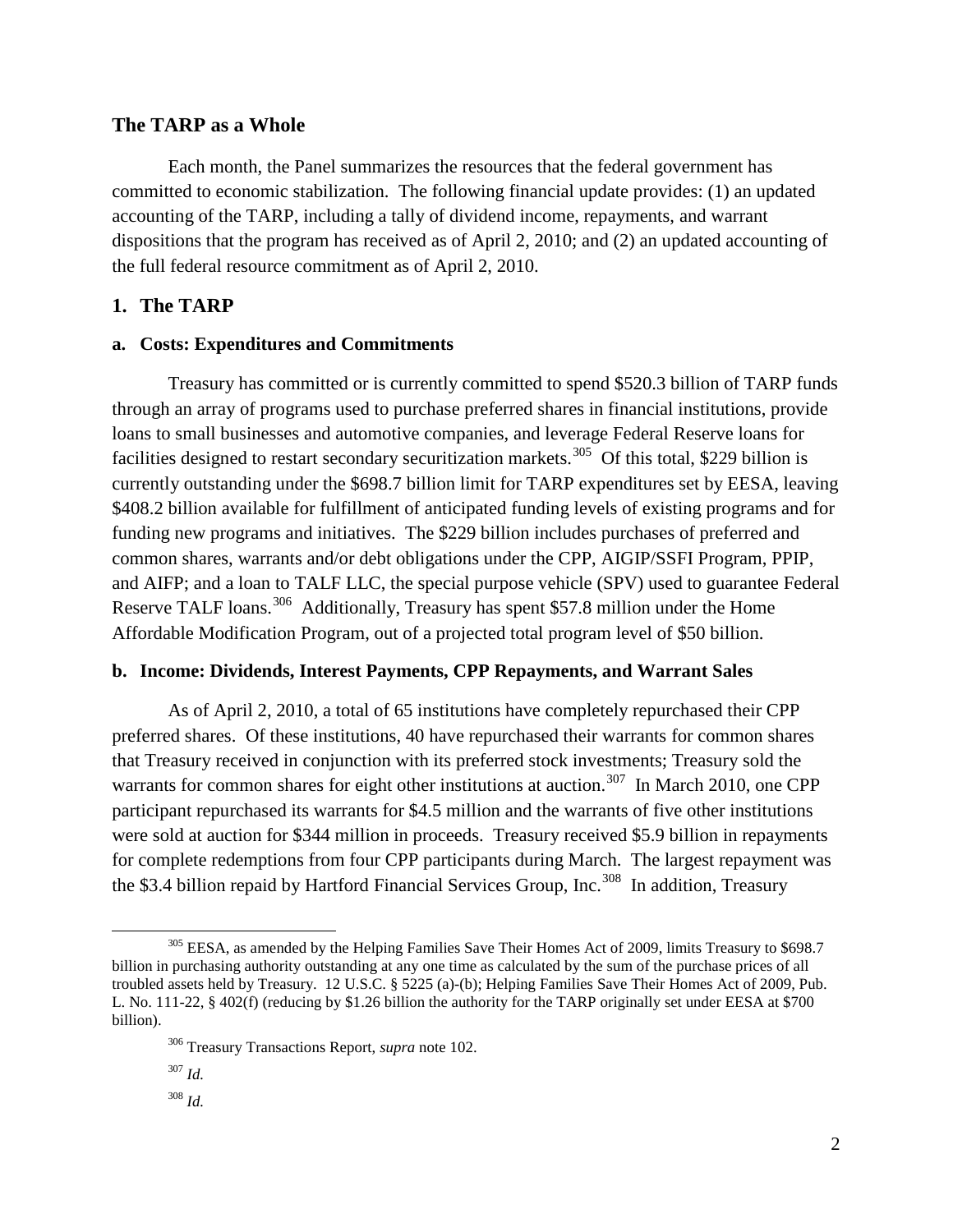receives dividend payments on the preferred shares that it holds, usually five percent per annum for the first five years and nine percent per annum thereafter.<sup>309</sup> Net of these losses under the CPP, Treasury has received approximately \$19.5 billion in income from warrant repurchases, dividends, interest payments, and other considerations deriving from TARP investments, [310](#page-2-1) and another \$1.2 billion in participation fees from its Guarantee Program for Money Market Funds. $311$ 

### **c. TARP Accounting**

| <b>TARP Initiative</b>                              | Anticipated<br><b>Funding</b> | Actual<br><b>Funding</b> | <b>Total</b><br>Repayments/<br><b>Reduced</b><br><b>Exposure</b> | <b>Funding</b><br>Outstanding | <b>Funding</b><br><b>Available</b> |
|-----------------------------------------------------|-------------------------------|--------------------------|------------------------------------------------------------------|-------------------------------|------------------------------------|
| Capital Purchase Program<br>$(CPP)^{313}$           | \$204.9                       | \$204.9                  | \$135.8                                                          | $314$ \$69.1                  | \$0                                |
| <b>Targeted Investment Program</b><br>$(TIP)^{315}$ | 40.0                          | 40.0                     | 40                                                               | 0                             | $\overline{0}$                     |
| <b>AIG</b> Investment Program                       | 69.8                          | 31649.1                  | 0                                                                | 49.1                          | 20.7                               |

**Figure 61: TARP Accounting, as of April 2, 2010** *(in billions of dollars)*[312](#page-2-3)

<span id="page-2-0"></span><sup>309</sup> U.S. Department of the Treasury, *Factsheet on Capital Purchase Program* (Mar. 17, 2009) (online at www.financialstability.gov/roadtostability/CPPfactsheet.htm).

<span id="page-2-1"></span><sup>310</sup> U.S. Department of the Treasury, *Cumulative Dividends and Interest Report as of December 31, 2009*  (Jan. 20, 2010) (online at www.financialstability.gov/docs/dividends-interestreports/December%202009%20Dividends%20and%20Interest%20Report.pdf); Treasury Transactions Report, *supra* note 102.

<span id="page-2-2"></span><sup>311</sup> U.S. Department of the Treasury, *Treasury Announces Expiration of Guarantee Program for Money Market Funds* (Sept. 18, 2009) (online at www.treasury.gov/press/releases/tg293.htm).

<sup>312</sup> Treasury Transactions Report, *supra* note 102.

<span id="page-2-4"></span><span id="page-2-3"></span><sup>313</sup> As of December 31, 2009, the CPP was closed. U.S. Department of the Treasury, *FAQ on Capital Purchase Program Deadline* (online at

www.financialstability.gov/docs/FAQ%20on%20Capital%20Purchase%20Program%20Deadline.pdf).

<span id="page-2-5"></span><sup>314</sup> Treasury has classified the investments it made in two institutions, CIT Group (\$2.3 billion) and Pacific Coast National Bancorp (\$4.1 million), as losses on the Transactions Report. Therefore, Treasury's net current CPP investment is \$66.8 billion due to the \$2.3 billion in losses thus far. Treasury Transactions Report, *supra* note 102.

<span id="page-2-6"></span><sup>315</sup> Both Bank of America and Citigroup repaid the \$20 billion in assistance each institution received under the TIP on December 9 and December 23, 2009, respectively. Therefore, the Panel accounts for these funds as repaid and uncommitted. U.S. Department of the Treasury, *Treasury Receives \$45 Billion in Repayments from Wells Fargo and Citigroup* (Dec. 22, 2009) (online at www.treas.gov/press/releases/20091229716198713.htm) (hereinafter "Treasury Receives \$45 Billion from Wells Fargo and Citigroup").

<span id="page-2-7"></span><sup>316</sup> AIG has completely utilized the \$40 billion made available on November 25, 2008 and drawn-down \$7.54 billion of the \$29.8 billion made available on April 17, 2009. This figure also reflects \$1.6 billion in accumulated but unpaid dividends owed by AIG to Treasury due to the restructuring of Treasury's investment from cumulative preferred shares to non-cumulative shares. American International Group, Inc., *Form 10-K for the Fiscal Year Ending December 31, 2009* (Feb. 26, 2010) (online at

www.sec.gov/Archives/edgar/data/5272/000104746910001465/a2196553z10-k.htm); Treasury Transactions Report, *supra* note 102. Information provided by Treasury staff in response to Panel request.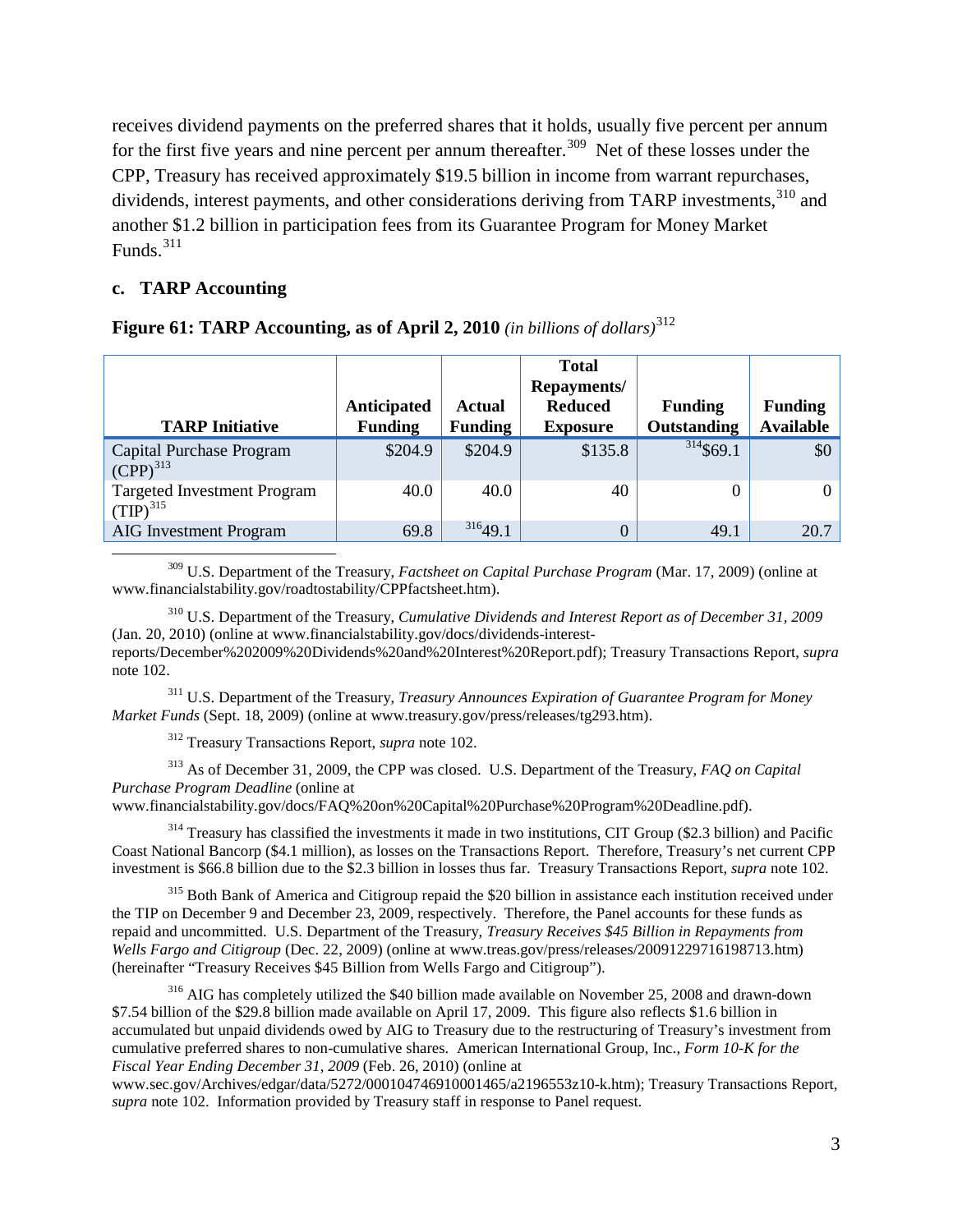| (AIGIP)/Systemically                                           |        |          |                |                |       |
|----------------------------------------------------------------|--------|----------|----------------|----------------|-------|
| <b>Significant Failing Institutions</b>                        |        |          |                |                |       |
| Program (SSFI)                                                 |        |          |                |                |       |
| Automobile Industry                                            | 81.3   | 81.3     | 4.19           | 77.1           | 0     |
| Financing Program (AIFP)                                       |        |          |                |                |       |
| <b>Asset Guarantee Program</b><br>$(AGP)^{317}$                | 5.0    | 5.0      | 3185.0         | $\overline{0}$ | 0     |
| Capital Assistance Program<br>$(CAP)^{319}$                    |        |          |                |                |       |
| <b>Term Asset-Backed Securities</b><br>Lending Facility (TALF) | 20.0   | 3200.10  | $\Omega$       | 0.10           | 19.9  |
| <b>Public-Private Investment</b><br>Partnership $(PPIP)^{321}$ | 30.0   | 30.0     | $\overline{0}$ | 30.0           | 0     |
| <b>Supplier Support Program</b><br>(SSP)                       | 3223.5 | 3.5      | $\Omega$       | 3.5            | 0     |
| Unlocking SBA Lending                                          | 15.0   | 3230.021 | $\theta$       | 0.021          | 14.98 |

<span id="page-3-0"></span><sup>317</sup> Treasury, the Federal Reserve, and the Federal Deposit Insurance Company terminated the asset guarantee with Citigroup on December 23, 2009. The agreement was terminated with no losses to Treasury's \$5 billion second-loss portion of the guarantee. Citigroup did not repay any funds directly, but instead terminated Treasury's outstanding exposure on its \$5 billion second-loss position. As a result, the \$5 billion is now counted as uncommitted. U.S. Department of the Treasury, *Treasury Receives \$45 Billion in Repayments from Wells Fargo and Citigroup* (Dec. 23, 2009) (online at www.ustreas.gov/press/releases/20091229716198713.htm).

 $\overline{\phantom{0}}$ 

<span id="page-3-6"></span><span id="page-3-1"></span><sup>318</sup> Although this \$5 billion is no longer exposed as part of the AGP and is accounted for as available, Treasury did not receive a repayment in the same sense as with other investments. Treasury did receive other income as consideration for the guarantee, which is not a repayment and is accounted for in Figure 61.

<span id="page-3-2"></span><sup>319</sup> On November 9, 2009, Treasury announced the closing of this program and that only one institution, GMAC, was in need of further capital from Treasury. GMAC received an additional \$3.8 billion in capital through the AIFP on December 30, 2009. U.S. Department of the Treasury, *Treasury Announcement Regarding the Capital Assistance Program* (Nov. 9, 2009) (online at www.financialstability.gov/latest/tg\_11092009.html); Treasury Transactions Report, *supra* note 102.

<span id="page-3-3"></span><sup>320</sup> Treasury has committed \$20 billion in TARP funds to a loan funded through TALF LLC, a special purpose vehicle created by the Federal Reserve Bank of New York. The loan is incrementally funded and as of March 31, 2010, Treasury provided \$103 million to TALF LLC. This total includes accrued payable interest. Treasury Transactions Report, *supra* note note 102; Federal Reserve Bank of New York, *Factors Affecting Reserve Balances(H.4.1)* (Apr. 1, 2010) (online at www.federalreserve.gov/releases/h41).

<span id="page-3-4"></span> $321$  On January 29, 2010, Treasury released its first quarterly report on the Legacy Securities Public-Private Investment Program. As of that date, the total value of assets held by the PPIP managers was \$3.4 billion. Of this total, 87 percent was non-agency residential mortgage-backed securities and the remaining 13 percent was commercial mortgage-backed securities. U.S. Department of the Treasury, *Legacy Securities Public-Private Investment Program*, at 4 (Jan. 29, 2010) (online at www.financialstability.gov/docs/External%20Report%20-%2012-09%20FINAL.pdf).

<span id="page-3-5"></span> $322$  On July 8, 2009, Treasury lowered the total commitment amount for the program from \$5 billion to \$3.5 billion. This action reduced GM's portion from \$3.5 billion to \$2.5 billion and Chrysler's portion from \$1.5 billion to \$1 billion. GM Supplier Receivables LLC, the special purpose vehicle (SPV) created to administer this program for GM suppliers, has made \$290 million in partial repayments and Chrysler Receivables SPV LLC, the SPV created to administer the program for Chrysler suppliers, has made \$123 million in partial repayments. These were partial repayments of drawn-down funds and did not lessen Treasury's \$3.5 billion in total exposure under the ASSP. Treasury Transactions Report, *supra* note 102.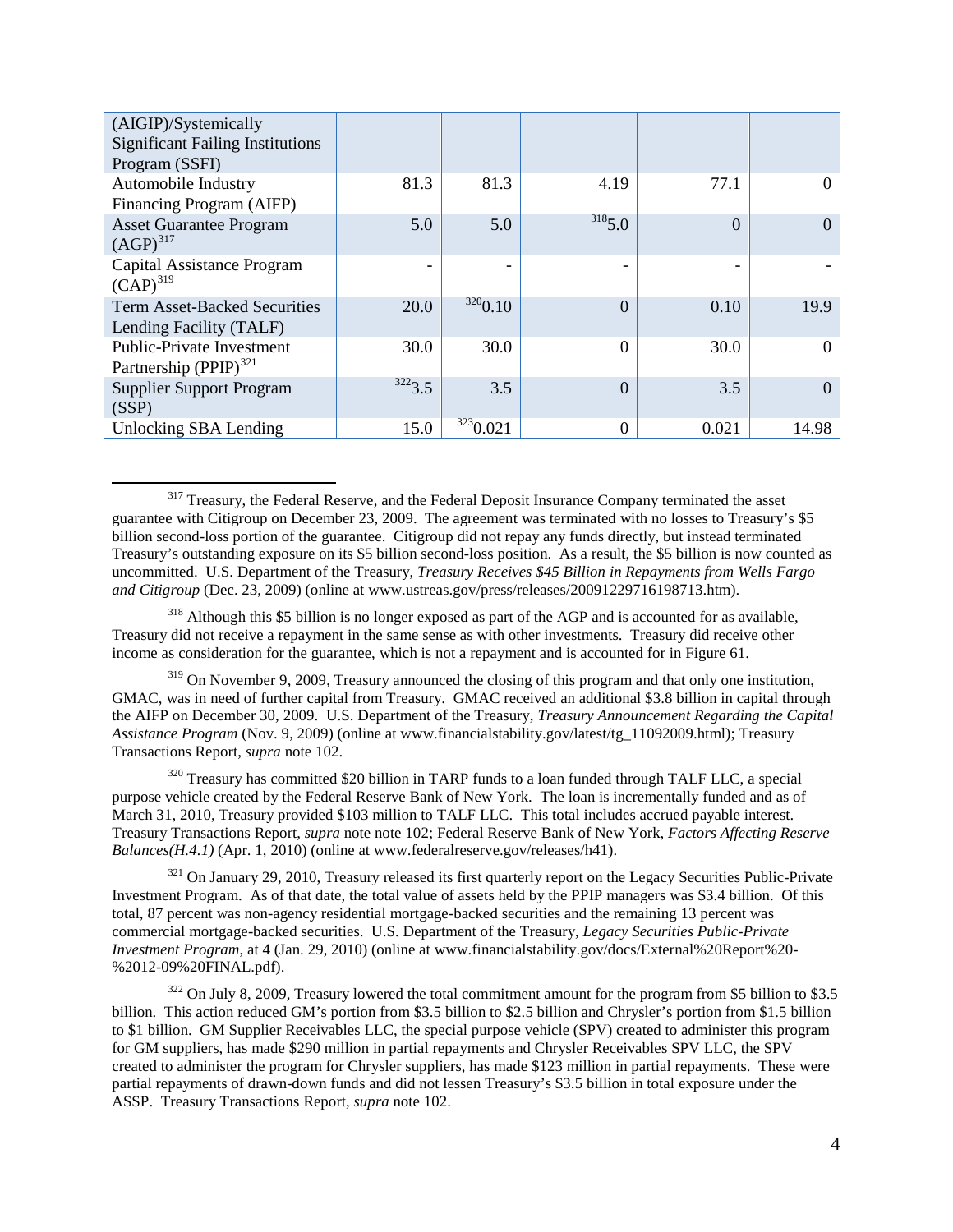| Home Affordable Modification | 32450   | 3250.06 |                          | 0.06  | 49.9     |
|------------------------------|---------|---------|--------------------------|-------|----------|
| Program (HAMP)               |         |         |                          |       |          |
| <b>Community Development</b> | 3260.78 |         |                          |       | 0.78     |
| Capital Initiative (CDCI)    |         |         |                          |       |          |
| <b>Total Committed</b>       | 520.3   | 414     | $\overline{\phantom{a}}$ | 229   | 106.3    |
| <b>Total Uncommitted</b>     | 178.4   |         | 185                      |       | 327363.4 |
| <b>Total</b>                 | \$698.7 | \$414   | \$185                    | \$229 | \$469.7  |

<sup>323</sup> On March 24, 2010, Treasury settled on the purchase of three floating rate Small Business Administration 7a securities. As of April 2, 2010 the total amount of TARP funds invested in these securities was \$21.37 million. Treasury Transactions Report, *supra* note 102, at 29.

l

<span id="page-4-0"></span> $324$  On February 19, 2010, President Obama announced the Help for the Hardest-Hit Housing Markets (Hardest Hit Fund) program, his proposal to use \$1.5 billion of the \$50 billion in TARP funds allocated to HAMP to assist the five states with the highest home price declines stemming from the foreclosure crisis: Arizona, California, Florida, Nevada, and Michigan. The White House, *President Obama Announces Help for Hardest Hit Housing Markets* (Feb. 19, 2010) (online at www.whitehouse.gov/the-press-office/president-obama-announces-help-hardesthit-housing-markets). On March 29, 2010, Treasury announced \$600 million in funding for a second HFA Hardest Hit Fund which includes North Carolina, Ohio, Oregon Rhode Island, and South Carolina. U.S. Department of the Treasury, *Administration Announces Second Round of Assistance for Hardest-Hit Housing* Markets (Mar. 29, 2010) (online at www.financialstability.gov/latest/pr\_03292010.html). Until further information on these programs is released, the Panel will continue to account for the \$50 billion commitment to HAMP as intact and as the newly announced programs as subsets of the larger initiative. For further discussion of the newly announced HAMP programs, and the effect these initiatives may have on the \$50 billion in committed TARP funds, please see Section D.1 of this report.

<span id="page-4-1"></span> $325$  In response to a Panel inquiry, Treasury disclosed that, as of February 2010, \$57.8 million in funds had been disbursed under the HAMP. As of April 2, 2010, the total of all the caps set on payments to each mortgage servicer was \$39.9 billion. Treasury Transactions Report, *supra* note 102, at 28.

<span id="page-4-2"></span> $326$  On February 3, 2010, the Administration announced an initiative under TARP to provide low-cost financing for Community Development Financial Institutions (CDFIs). Under this program, CDFIs are eligible for capital investments at a 2-percent dividend rate as compared to the 5-percent dividend rate under the CPP. In response to Panel request, Treasury stated that it projects the CDCI program to utilize \$780.2 million.

<span id="page-4-3"></span> $327$  This figure is the sum of the uncommitted funds remaining under the \$698.7 billion cap (\$178.4 billion) and the repayments (\$185 billion).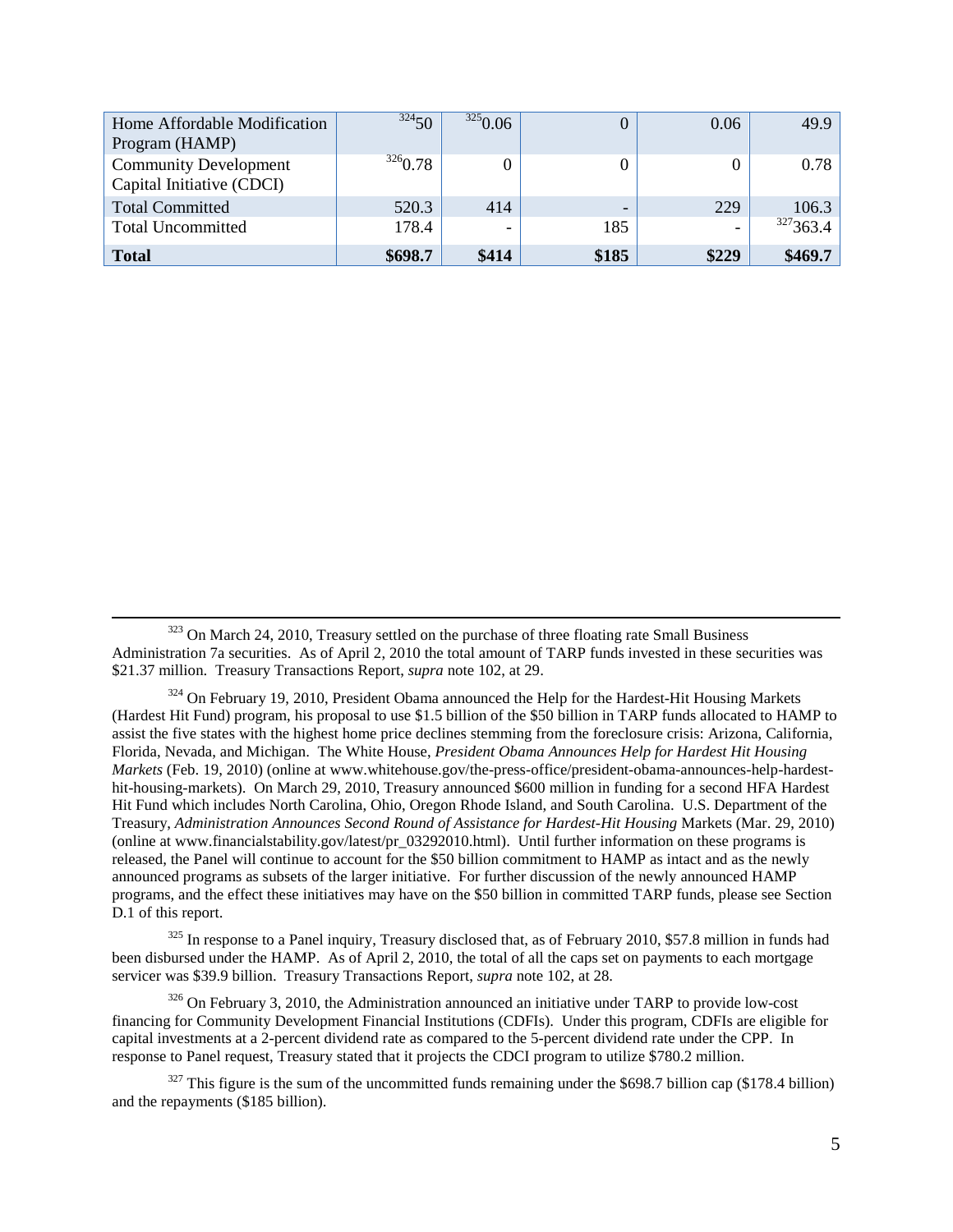| <b>TARP Initiative</b>              | Dividends <sup>328</sup><br>(as of<br>2/28/10 | Interest <sup>329</sup><br>(as of<br>2/28/10 | Warrant<br>Repurchases <sup>330</sup><br>(as of 4/2/10) | <b>Other</b><br><b>Proceeds</b><br>(as of<br>2/28/10 | Losses <sup>331</sup><br>(as of<br>4/2/10 | <b>Total</b> |
|-------------------------------------|-----------------------------------------------|----------------------------------------------|---------------------------------------------------------|------------------------------------------------------|-------------------------------------------|--------------|
| Total                               | \$13,236                                      | \$491                                        | \$5,609                                                 | \$2,518                                              | $(\$2,334)$                               | \$19,520     |
| <b>CPP</b>                          | 8,820                                         | 28                                           | 4,338                                                   |                                                      | (2, 334)                                  | 10,852       |
| <b>TIP</b>                          | 3,004                                         | $\overline{\phantom{a}}$                     | 1,256                                                   |                                                      |                                           | 4,260        |
| <b>AIFP</b>                         | 1,091                                         | 443                                          | 15                                                      |                                                      |                                           | 1,549        |
| <b>ASSP</b>                         | N/A                                           | 14                                           | $\overline{\phantom{m}}$                                |                                                      |                                           | 14           |
| AGP                                 | 321                                           | $\overline{\phantom{m}}$                     | $\theta$                                                | 3322,234                                             |                                           | 2,555        |
| <b>PPIP</b>                         | $\hspace{0.1mm}-\hspace{0.1mm}$               | 6                                            | —                                                       | 333g                                                 |                                           | 14           |
| <b>Bank of America</b><br>Guarantee |                                               | -                                            |                                                         | 334276                                               |                                           | 276          |

### **Figure 62: TARP Profit and Loss** *(in millions of dollars)*

#### **d. Rate of Return**

 $\overline{\phantom{0}}$ 

As of March 26, 2010, the average internal rate of return for all financial institutions that participated in the CPP and fully repaid the U.S. government (including preferred shares,

<span id="page-5-1"></span><sup>328</sup> U.S. Department of the Treasury, *Cumulative Dividends and Interest Report as of February 28, 2010*  (Mar. 17, 2010) (online at www.financialstability.gov/docs/dividends-interestreports/February%202010%20Dividends%20and%20Interest%20Report.pdf) (hereinafter "Cumulative Dividends and Interest Report").

<span id="page-5-0"></span><sup>329</sup> [Cumulative Dividends and Interest Report,](#page-5-0) *supra* note 554.

<sup>330</sup> Treasury Transactions Report, *supra* note 102.

<span id="page-5-4"></span><span id="page-5-3"></span><span id="page-5-2"></span><sup>331</sup> Treasury classified the investments it made in two institutions, CIT Group (\$2.3 billion) and Pacific Coast National Bancorp (\$4.1 million), as losses on the Transactions Report. A third institution, UCBH Holdings, Inc. received \$299 million in TARP funds and is currently in bankruptcy proceedings. Treasury Transactions Report, *supra* note 102.

<span id="page-5-5"></span><sup>332</sup> As a fee for taking a second-loss position up to \$5 billion on a \$301 billion pool of ring-fenced Citigroup assets as part of the AGP, Treasury received \$4.03 billion in Citigroup preferred stock and warrants; Treasury exchanged these preferred stocks for trust preferred securities in June 2009. Following the early termination of the guarantee, Treasury cancelled \$1.8 billion of the trust preferred securities, leaving Treasury with a \$2.23 billion investment in Citigroup trust preferred securities in exchange for the guarantee. At the end of Citigroup's participation in the FDIC's TLGP, the FDIC may transfer \$800 million of \$3.02 billion in Citigroup Trust Preferred Securities it received in consideration for its role in the AGP to the Treasury. Treasury Transactions Report, *supra* note 102.

<span id="page-5-6"></span><sup>333</sup> As of February 28, 2010, Treasury has earned \$8 million in membership interest distributions from the PPIP. [Cumulative Dividends and Interest Report,](#page-5-0) *supra* note 554.

<span id="page-5-7"></span><sup>334</sup> Although Treasury, the Federal Reserve, and the FDIC negotiated with Bank of America regarding a similar guarantee, the parties never reached an agreement. In September 2009, Bank of America agreed to pay each of the prospective guarantors a fee as though the guarantee had been in place during the negotiations. This agreement resulted in payments of \$276 million to Treasury, \$57 million to the Federal Reserve, and \$92 million to the FDIC. U.S. Department of the Treasury, Board of Governors of the Federal Reserve System, Federal Deposit Insurance Corporation, and Bank of America Corporation, *Termination Agreement*, at 1-2 (Sept. 21, 2009) (online at www.financialstability.gov/docs/AGP/BofA%20-%20Termination%20Agreement%20-%20executed.pdf).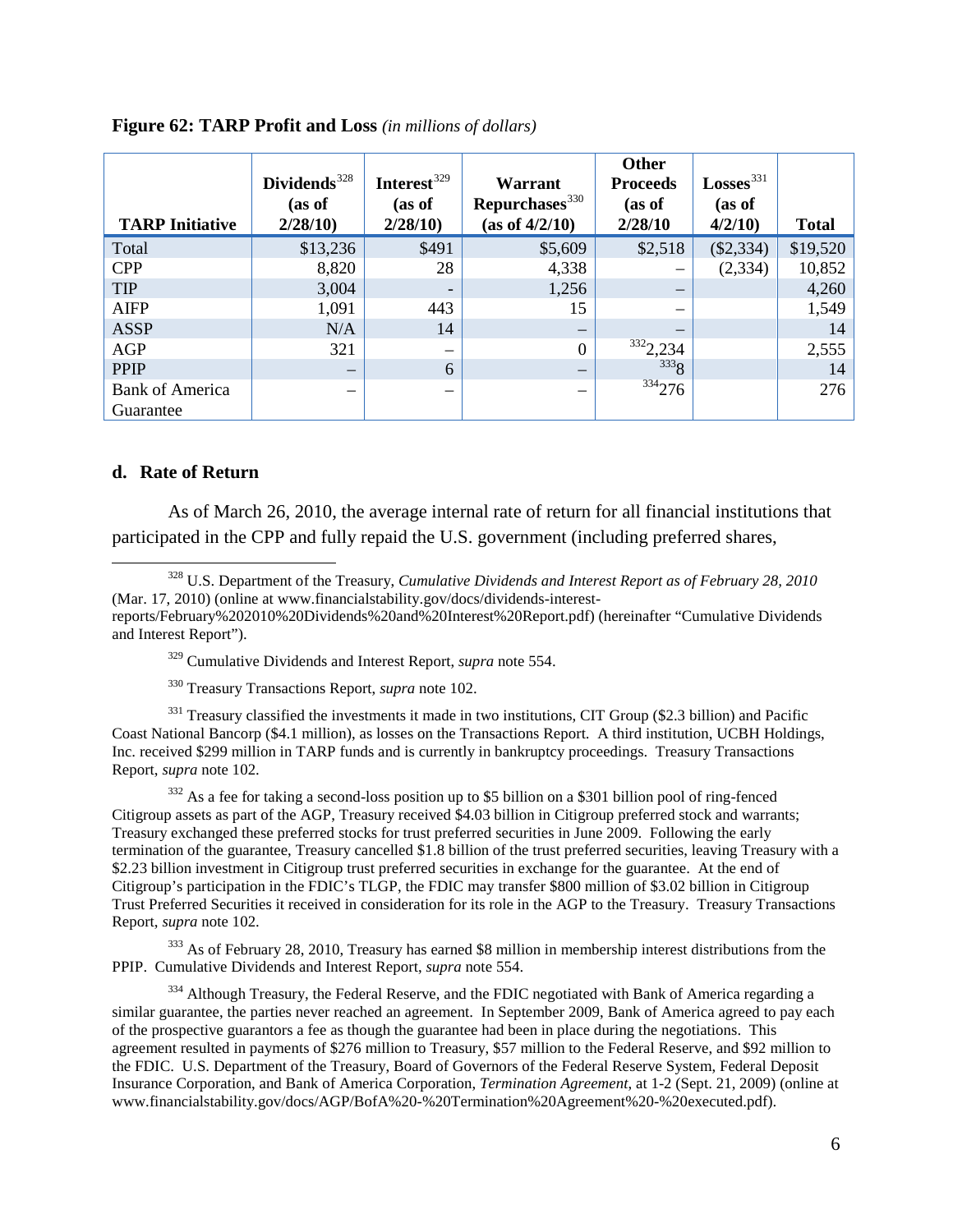dividends, and warrants) was 10.7 percent. The internal rate of return is the annualized effective compounded return rate that can be earned on invested capital.

# **e. TARP Warrant Disposition**

# **Figure 63: Warrant Repurchases for Financial Institutions who have fully Repaid CPP Funds as of March 26, 2010**

|                                   |                                  |                    |                                   | <b>Panel's Best</b><br><b>Valuation</b> |                |               |
|-----------------------------------|----------------------------------|--------------------|-----------------------------------|-----------------------------------------|----------------|---------------|
|                                   |                                  | Warrant            | Warrant                           | <b>Estimate at</b>                      | Price/         |               |
| <b>Institution</b>                | <b>Investment</b><br><b>Date</b> | Repurchase<br>Date | Repurchase/<br><b>Sale Amount</b> | Repurchase<br><b>Date</b>               | Est.<br>Ratio  | <b>IRR</b>    |
| <b>Old National</b>               | 12/12/2008                       | 5/8/2009           | \$1,200,000                       | \$2,150,000                             | 0.558          | 9.3%          |
| Bancorp                           |                                  |                    |                                   |                                         |                |               |
| <b>Iberiabank</b>                 | 12/5/2008                        | 5/20/2009          | 1,200,000                         | 2,010,000                               | 0.597          | 9.4%          |
| Corporation                       |                                  |                    |                                   |                                         |                |               |
| Firstmerit                        | 1/9/2009                         | 5/27/2009          | 5,025,000                         | 4,260,000                               | 1.180          | 20.3%         |
| Corporation                       |                                  |                    |                                   |                                         |                |               |
| Sun Bancorp, Inc                  | 1/9/2009                         | 5/27/2009          | 2,100,000                         | 5,580,000                               | 0.376          | 15.3%         |
| <b>Independent Bank</b>           | 1/9/2009                         | 5/27/2009          | 2,200,000                         | 3,870,000                               | 0.568          | 15.6%         |
| Corp.                             |                                  |                    |                                   |                                         |                |               |
| <b>Alliance Financial</b>         | 12/19/2008                       | 6/17/2009          | 900,000                           | 1,580,000                               | 0.570          | 13.8%         |
| Corporation                       |                                  |                    |                                   |                                         |                |               |
| <b>First Niagara</b>              | 11/21/2008                       | 6/24/2009          | 2,700,000                         | 3,050,000                               | 0.885          | 8.0%          |
| <b>Financial Group</b>            |                                  |                    |                                   |                                         |                |               |
| <b>Berkshire Hills</b>            | 12/19/2008                       | 6/24/2009          | 1,040,000                         | 1,620,000                               | 0.642          | 11.3%         |
| Bancorp, Inc.                     |                                  |                    |                                   |                                         |                |               |
| <b>Somerset Hills</b>             | 1/16/2009                        | 6/24/2009          | 275,000                           | 580,000                                 | 0.474          | 16.6%         |
| Bancorp                           |                                  |                    |                                   |                                         |                |               |
| <b>SCBT</b> Financial             | 1/16/2009                        | 6/24/2009          | 1,400,000                         | 2,290,000                               | 0.611          | 11.7%         |
| Corporation                       |                                  |                    |                                   |                                         |                |               |
| <b>HF Financial Corp</b>          | 11/21/2008                       | 6/30/2009          | 650,000                           | 1,240,000                               | 0.524          | 10.1%         |
| <b>State Street</b>               | 10/28/2008                       | 7/8/2009           | 60,000,000                        | 54,200,000                              | 1.107          | 9.9%          |
| U.S. Bancorp<br>The Goldman Sachs | 11/14/2008<br>10/28/2008         | 7/15/2009          | 139,000,000                       | 135,100,000                             | 1.029<br>0.975 | 8.7%<br>22.8% |
|                                   |                                  | 7/22/2009          | 1,100,000,000                     | 1,128,400,000                           |                |               |
| Group, Inc.<br>BB&T Corp.         | 11/14/2008                       | 7/22/2009          | 67,010,402                        | 68,200,000                              | 0.983          | 8.7%          |
| <b>American Express</b>           | 1/9/2009                         | 7/29/2009          | 340,000,000                       | 391,200,000                             | 0.869          | 29.5%         |
| Company                           |                                  |                    |                                   |                                         |                |               |
| <b>Bank of New York</b>           | 10/28/2008                       | 8/5/2009           | 136,000,000                       | 155,700,000                             | 0.873          | 12.3%         |
| Mellon Corp                       |                                  |                    |                                   |                                         |                |               |
| Morgan Stanley                    | 10/28/2008                       | 8/12/2009          | 950,000,000                       | 1,039,800,000                           | 0.914          | 20.2%         |
| Northern Trust                    | 11/14/2008                       | 8/26/2009          | 87,000,000                        | 89,800,000                              | 0.969          | 14.5%         |
| Corporation                       |                                  |                    |                                   |                                         |                |               |
| Old Line Bancshares               | 12/5/2008                        | 9/2/2009           | 225,000                           | 500,000                                 | 0.450          | 10.4%         |
| Inc.                              |                                  |                    |                                   |                                         |                |               |
| <b>Bancorp Rhode</b>              | 12/19/2008                       | 9/30/2009          | 1,400,000                         | 1,400,000                               | 1.000          | 12.6%         |
| Island, Inc.                      |                                  |                    |                                   |                                         |                |               |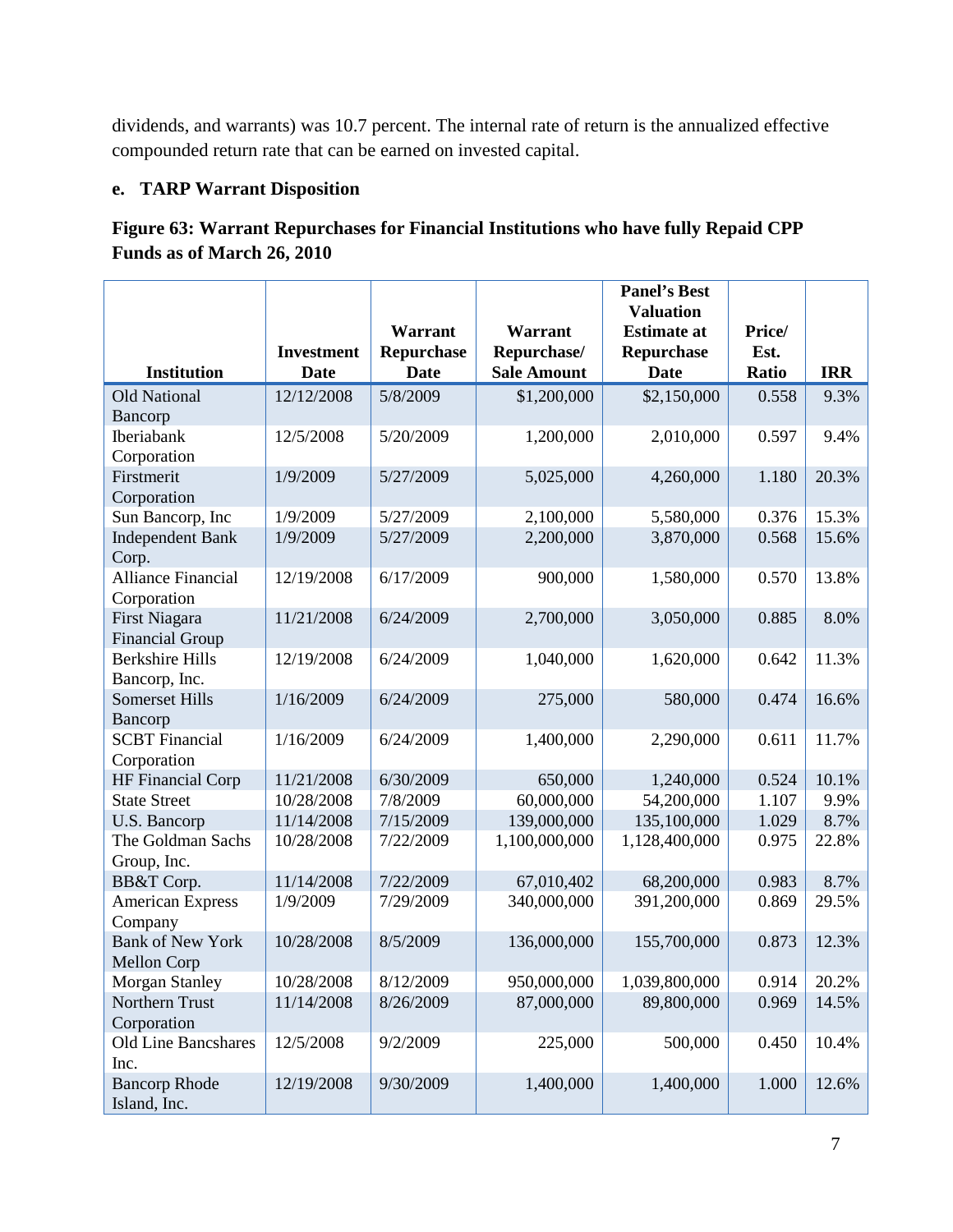| Centerstate Banks of        | 11/21/2008                | 10/28/2009 | 212,000         | 220,000         | 0.964 | 5.9%  |
|-----------------------------|---------------------------|------------|-----------------|-----------------|-------|-------|
| Florida Inc.                |                           |            |                 |                 |       |       |
| Manhattan Bancorp           | 12/5/2008                 | 10/14/2009 | 63,364          | 140,000         | 0.453 | 9.8%  |
| <b>Bank of Ozarks</b>       | 12/12/2008                | 11/24/2009 | 2,650,000       | 3,500,000       | 0.757 | 9.0%  |
| Capital One                 | 11/14/2008                | 12/3/2009  | 148,731,030     | 232,000,000     | 0.641 | 12.0% |
| Financial                   |                           |            |                 |                 |       |       |
| JP Morgan Chase &           | 10/28/2008                | 12/10/2009 | 950,318,243     | 1,006,587,697   | 0.944 | 10.9% |
| Co.                         |                           |            |                 |                 |       |       |
| <b>TCF Financial Corp</b>   | 1/16/2009                 | 12/16/2009 | 9,599,964       | 11,825,830      | 0.812 | 11.0% |
| <b>LSB</b> Corporation      | 12/12/2008                | 12/16/2009 | 560,000         | 535,202         | 1.046 | 9.0%  |
| Wainwright Bank &           | 12/19/2008                | 12/16/2009 | 568,700         | 1,071,494       | 0.531 | 7.8%  |
| <b>Trust Company</b>        |                           |            |                 |                 |       |       |
| Wesbanco Bank,              | 12/5/2008                 | 12/23/2009 | 950,000         | 2,387,617       | 0.398 | 6.7%  |
| Inc.                        |                           |            |                 |                 |       |       |
| <b>Union Bankshares</b>     | 12/19/2008                | 12/23/2009 | 450,000         | 1,130,418       | 0.398 | 5.8%  |
| Corporation                 |                           |            |                 |                 |       |       |
| Trustmark                   | 11/21/2008                | 12/30/2009 | 10,000,000      | 11,573,699      | 0.864 | 9.4%  |
| Corporation                 |                           |            |                 |                 |       |       |
| <b>Flushing Financial</b>   | 12/19/2008                | 12/30/2009 | 900,000         | 2,861,919       | 0.314 | 6.5%  |
| Corporation                 |                           |            |                 |                 |       |       |
| <b>OceanFirst Financial</b> | 1/16/2009                 | 2/3/2010   | 430,797         | 279,359         | 1.542 | 6.2%  |
| Corporation                 |                           |            |                 |                 |       |       |
| <b>Monarch Financial</b>    | 12/19/2008                | 2/10/2010  | 260,000         | 623,434         | 0.417 | 6.7%  |
| Holdings, Inc.              |                           |            |                 |                 |       |       |
| <b>Bank of America</b>      | 10/28/2008 <sup>335</sup> | 3/3/2010   | 1,566,210,714   | 1,006,416,684   | 1.533 | 6.5%  |
|                             | $1/9/2009^{336}$ ;        |            |                 |                 |       |       |
|                             | $1/14/2009^{337}$         |            |                 |                 |       |       |
| <b>Washington Federal</b>   | 11/14/2008                | 3/9/2010   | 15,623,222      | 10,166,404      | 1.537 | 18.6% |
| Inc./ Washington            |                           |            |                 |                 |       |       |
| Federal Savings &           |                           |            |                 |                 |       |       |
| <b>Loan Association</b>     |                           |            |                 |                 |       |       |
| <b>Signature Bank</b>       | 12/12/2008                | 3/10/2010  | 11,320,751      | 11,458,577      | 0.988 | 32.4% |
| Total                       |                           |            | \$5,618,174,187 | \$5,395,308,333 | 1.041 | 10.7% |

<span id="page-7-2"></span><span id="page-7-1"></span><span id="page-7-0"></span> $\overline{\phantom{0}}$ 

<sup>&</sup>lt;sup>335</sup> Investment date for Bank of America in CPP.

<sup>336</sup> Investment date for Merrill Lynch in CPP.

<sup>337</sup> Investment date for Bank of America in TIP.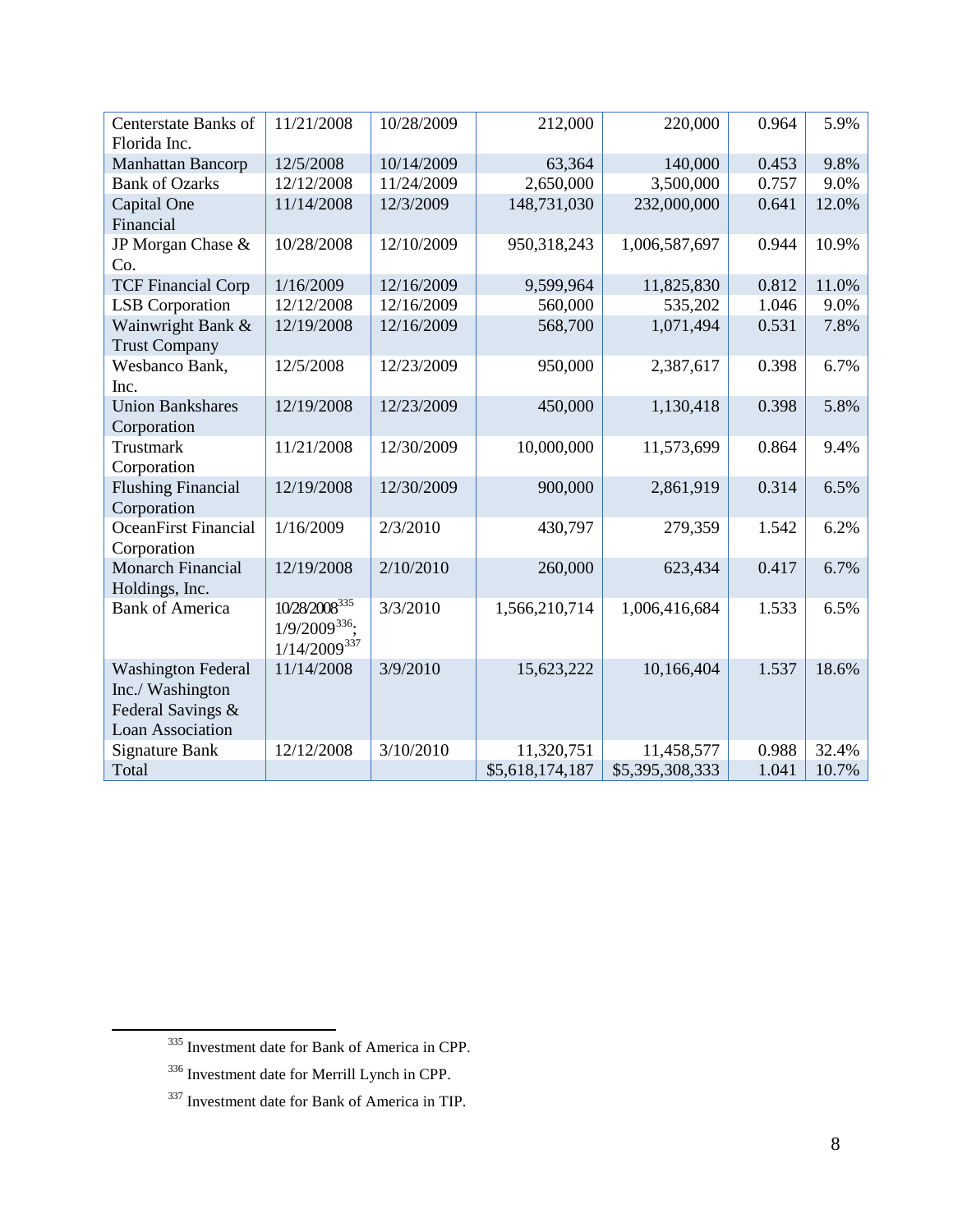|                                                               | <b>Warrant Valuation</b><br>(millions of dollars) |                         |                                |  |
|---------------------------------------------------------------|---------------------------------------------------|-------------------------|--------------------------------|--|
|                                                               | Low<br><b>Estimate</b>                            | High<br><b>Estimate</b> | <b>Best</b><br><b>Estimate</b> |  |
| Stress Test Financial Institutions with Warrants Outstanding: |                                                   |                         |                                |  |
| Wells Fargo & Company                                         | \$501.15                                          | \$2,084.43              | \$813.70                       |  |
| Citigroup, Inc.                                               | 39.44                                             | 1,049.16                | 271.52                         |  |
| The PNC Financial Services Group Inc                          | 143.19                                            | 613.12                  | 234.15                         |  |
| SunTrust Banks, Inc.                                          | 25.51                                             | 366.75                  | 142.05                         |  |
| <b>Regions Financial Corporation</b>                          | 19.70                                             | 233.11                  | 102.31                         |  |
| <b>Fifth Third Bancorp</b>                                    | 122.37                                            | 385.90                  | 179.47                         |  |
| Hartford Financial Services Group, Inc.                       | 681.95                                            | 875.05                  | 681.95                         |  |
| KeyCorp                                                       | 23.24                                             | 166.23                  | 80.12                          |  |
| <b>All Other Banks</b>                                        | 1,265.00                                          | 3,565.99                | 2,564.68                       |  |
| <b>Total</b>                                                  | \$2,821.55                                        | \$9,339.74              | \$5,069.95                     |  |

## **Figure 64: Warrant Valuation of Remaining Stress Test Institution Warrants**

# **2. Other Financial Stability Efforts**

ı

## **Federal Reserve, FDIC, and Other Programs**

In addition to the direct expenditures Treasury has undertaken through TARP, the federal government has engaged in a much broader program directed at stabilizing the U.S. financial system. Many of these initiatives explicitly augment funds allocated by Treasury under specific TARP initiatives, such as FDIC and Federal Reserve asset guarantees for Citigroup, or operate in tandem with Treasury programs, such as the interaction between PPIP and TALF. Other programs, like the Federal Reserve's extension of credit through its section 13(3) facilities and SPVs and the FDIC's Temporary Liquidity Guarantee Program, operate independently of TARP.

Figure 65 below reflects the changing mix of Federal Reserve investments. As the liquidity facilities established to address the crisis have been wound down, the Federal Reserve has expanded its facilities for purchasing mortgage related securities. The Federal Reserve announced that it intended to purchase \$175 billion of federal agency debt securities and \$1.25 trillion of agency mortgage-backed securities.<sup>[338](#page-8-0)</sup> As of March 31, 2010, \$169 billion of federal agency (government-sponsored enterprise) debt securities and \$1.1 trillion of agency mortgagebacked securities were purchased. The Federal Reserve has announced that these purchases will

<span id="page-8-0"></span><sup>338</sup> Board of Governors of the Federal Reserve System, *Minutes of the Federal Open Market Committee,* at 10 (Dec. 15-16, 2009) (online at www.federalreserve.gov/newsevents/press/monetary/fomcminutes20091216.pdf) ("[T]he Federal Reserve is in the process of purchasing \$1.25 trillion of agency mortgage-backed securities and about \$175 billion of agency debt").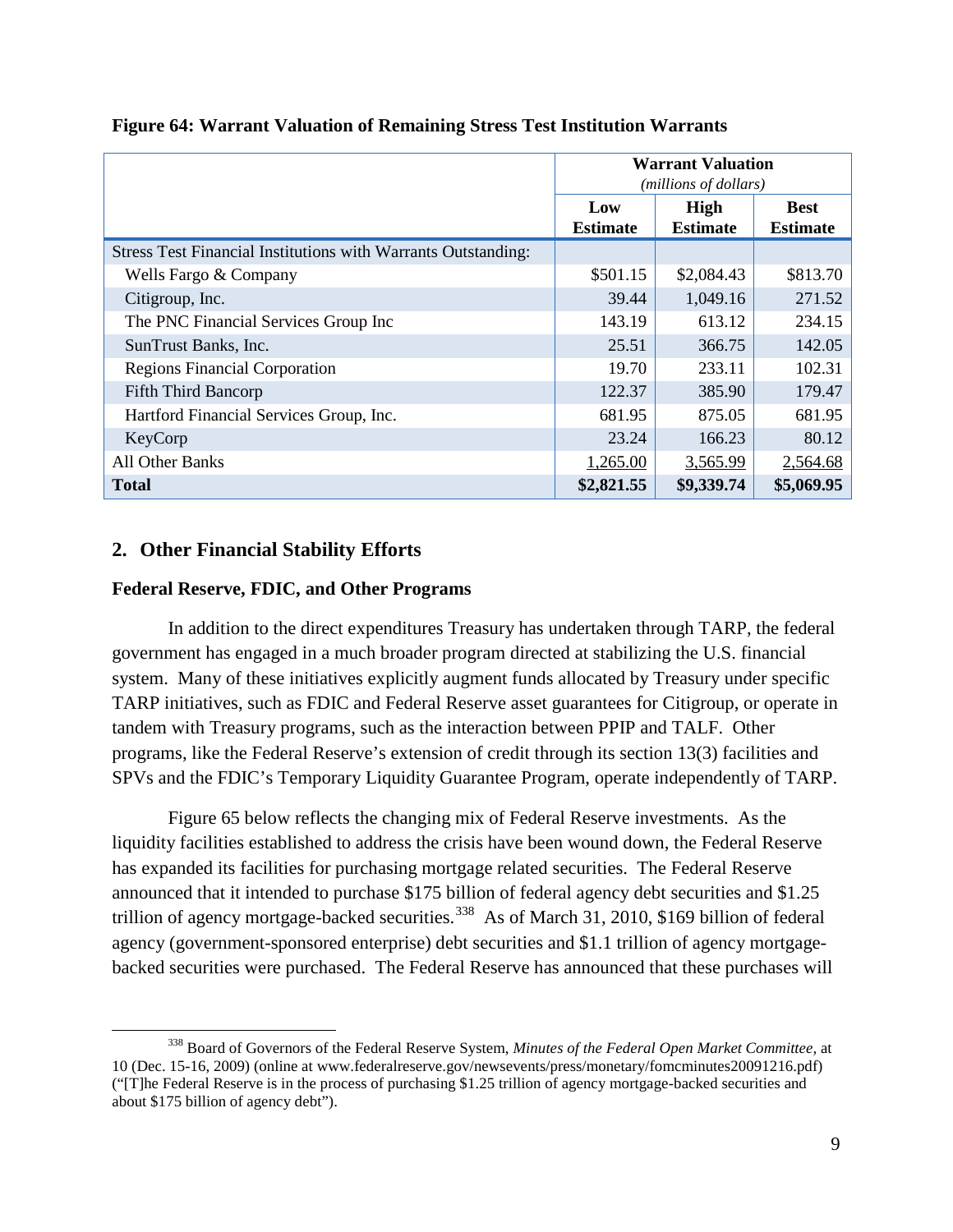be completed by April 2010.<sup>[339](#page-9-0)</sup> These purchases are in addition to the \$181.6 billion in GSE MBS that remain outstanding as of March 2010 under the GSE Mortgage-Backed Securities Purchase Program.<sup>[340](#page-9-1)</sup>

ı

<span id="page-9-0"></span><sup>339</sup> Board of Governors of the Federal Reserve System, *FOMC Statement* (Dec. 16, 2009) (online at www.federalreserve.gov/newsevents/press/monetary/20091216a.htm) ("In order to promote a smooth transition in markets, the Committee is gradually slowing the pace of these purchases, and it anticipates that these transactions will be executed by the end of the first quarter of 2010"); Board of Governors of the Federal Reserve System, *Factors Affecting Reserve Balances* (Feb. 4, 2010) (online at www.federalreserve.gov/Releases/H41/Current).

<span id="page-9-1"></span><sup>340</sup> U.S. Department of the Treasury, *MBS Purchase Program: Portfolio by Month* (accessed Apr. 12, 2010) (online at www.financialstability.gov/docs/Mar%202010%20Portfolio%20by%20month.pdf). Treasury received \$39.1 billion in principal repayments \$9.6 billion in interest payments from these securities. U.S. Department of the Treasury, *MBS Purchase Program Principal and Interest* (accessed Apr. 12, 2010) (online at www.financialstability.gov/docs/Mar%202010%20MBS%20Principal%20and%20Interest%20Monthly%20Breakou t.pdf).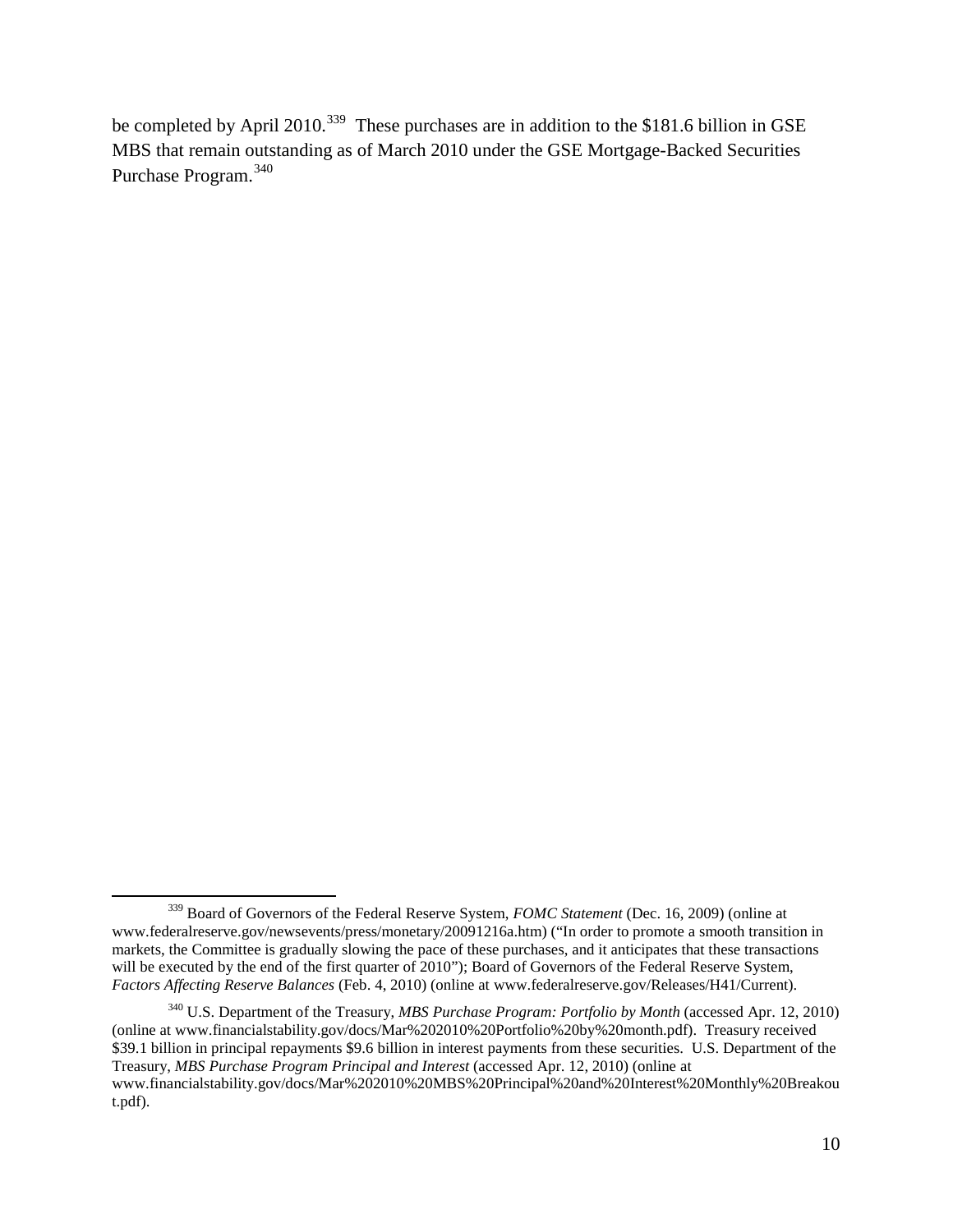

**Figure 65: Federal Reserve and FDIC Financial Stability Efforts as of February 28, 2010**[341](#page-10-0)

## **3. Total Financial Stability Resources as of February 28, 2010**

ı

Beginning in its April 2009 report, the Panel broadly classified the resources that the federal government has devoted to stabilizing the economy through myriad new programs and initiatives as outlays, loans, or guarantees. Although the Panel calculates the total value of these resources at nearly \$3 trillion, this would translate into the ultimate "cost" of the stabilization

<span id="page-10-0"></span><sup>&</sup>lt;sup>341</sup> Federal Reserve Liquidity Facilities include: Primary credit, Secondary credit, Central Bank liquidity swaps, Primary dealer and other broker-dealer credit, Asset-backed Commercial Paper Money Market Mutual Fund Liquidity Facility, Net portfolio holdings of Commercial Paper Funding Facility LLC, Seasonal credit, Term auction credit, Term Asset-backed Securities Loan Facility. Federal Reserve Mortgage-related Facilities include: Federal agency debt securities and mortgage-backed securities held by the Federal Reserve. Institution Specific Facilities include: Credit extended to American International Group, Inc., the preferred interests in AIA Aurora LLC and ALICO Holdings LLC, and the net portfolio holdings of Maiden Lanes I, II, and III. Board of Governors of the Federal Reserve System, *Factors Affecting Reserve Balances (H.4.1)* (online at

www.federalreserve.gov/datadownload/Choose.aspx?rel=H41) (Mar. 31, 2010). For related presentations of Federal Reserve data, *see* Board of Governors of the Federal Reserve System, *Credit and Liquidity Programs and the Balance Sheet*, at 2 (Nov. 2009) (online at

www.federalreserve.gov/monetarypolicy/files/monthlyclbsreport200911.pdf). The TLGP figure reflects the monthly amount of debt outstanding under the program. Federal Deposit Insurance Corporation, *Monthly Reports on Debt Issuance Under the Temporary Liquidity Guarantee Program* (Dec. 2008-Jan. 2010) (online at www.fdic.gov/regulations/resources/TLGP/reports.html). The total for the Term Asset-Backed Securities Loan Facility has been reduced by \$20 billion throughout this exhibit in order to reflect Treasury's \$20 billion first-loss position under the terms of this program.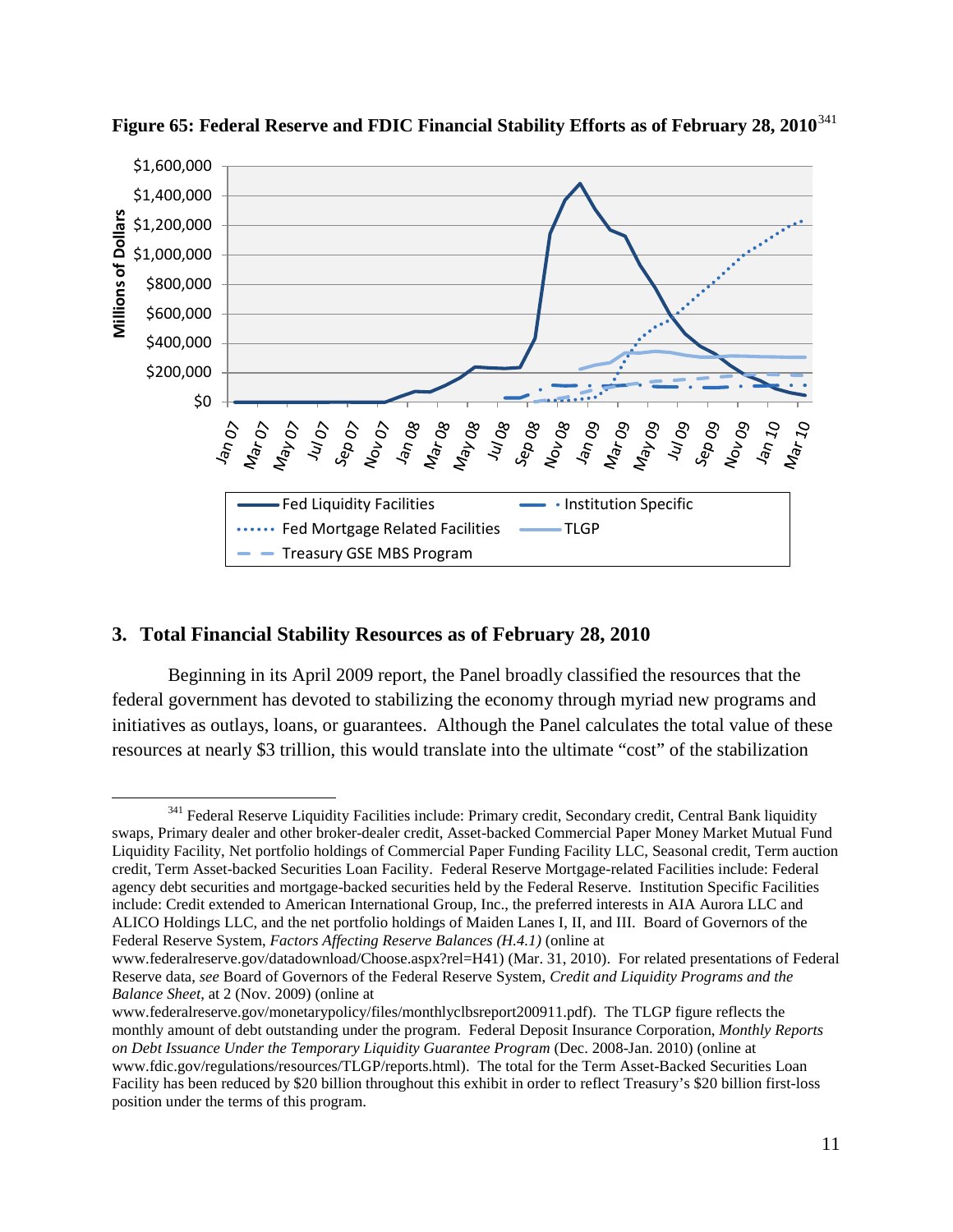effort only if: (1) assets do not appreciate; (2) no dividends are received, no warrants are exercised, and no TARP funds are repaid; (3) all loans default and are written off; and (4) all guarantees are exercised and subsequently written off.

With respect to the FDIC and Federal Reserve programs, the risk of loss varies significantly across the programs considered here, as do the mechanisms providing protection for the taxpayer against such risk. As discussed in the Panel's November report, the FDIC assesses a premium of up to 100 basis points on TLGP debt guarantees.<sup>[342](#page-11-0)</sup> In contrast, the Federal Reserve's liquidity programs are generally available only to borrowers with good credit, and the loans are over-collateralized and with recourse to other assets of the borrower. If the assets securing a Federal Reserve loan realize a decline in value greater than the "haircut," the Federal Reserve is able to demand more collateral from the borrower. Similarly, should a borrower default on a recourse loan, the Federal Reserve can turn to the borrower's other assets to make the Federal Reserve whole. In this way, the risk to the taxpayer on recourse loans only materializes if the borrower enters bankruptcy. The only loan currently "underwater" – where the outstanding principal amount exceeds the current market value of the collateral – is the loan to Maiden Lane LLC, which was formed to purchase certain Bear Stearns assets.

ı

<span id="page-11-0"></span><sup>342</sup> Congressional Oversight Panel, *Guarantees and Contingent Payments in TARP and Related Programs*, at 36 (Nov. 11, 2009) (online at cop.senate.gov/documents/cop-110609-report.pdf).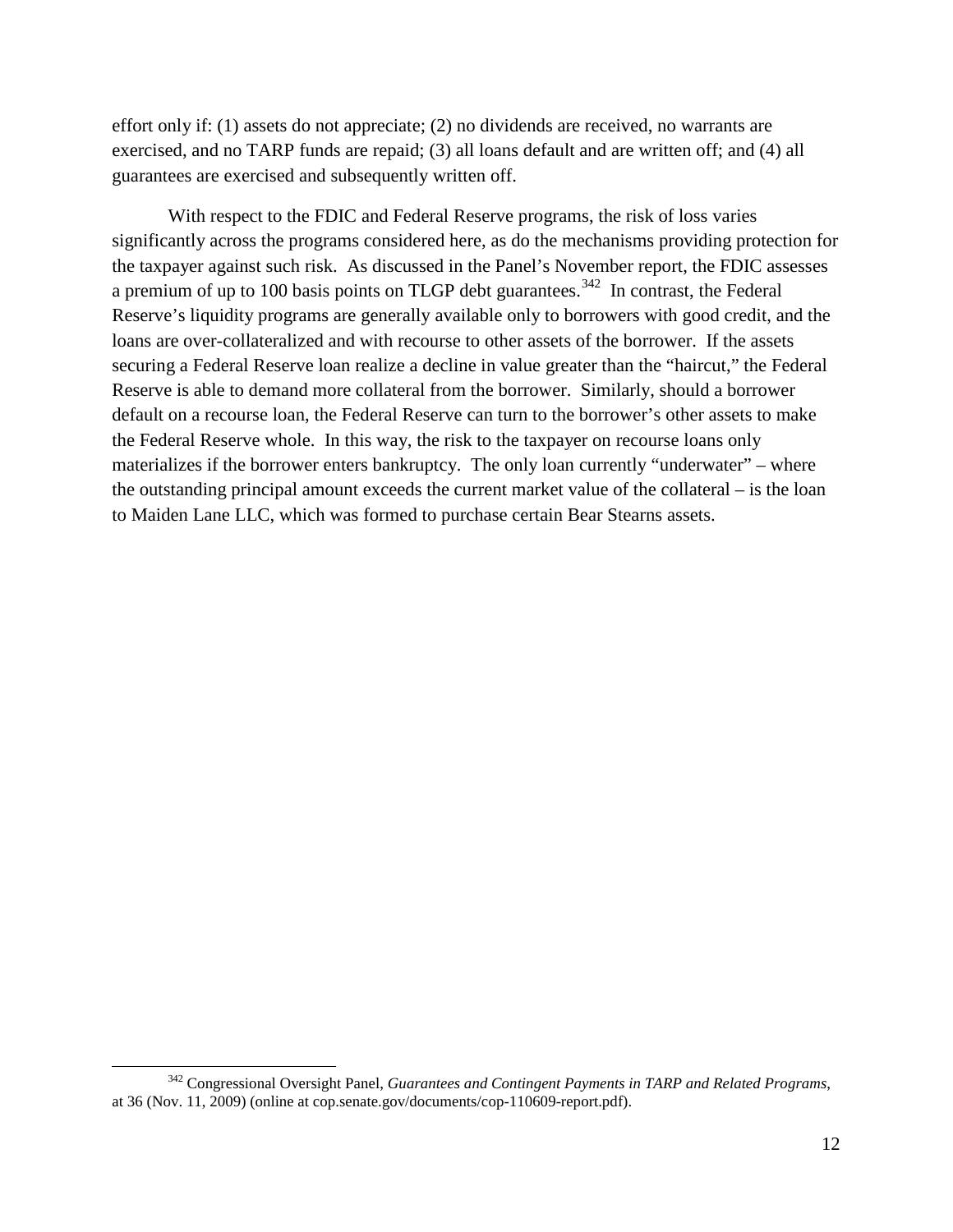| Program                                      | <b>Treasury</b>                    | Federal                          |                                      |                               |
|----------------------------------------------|------------------------------------|----------------------------------|--------------------------------------|-------------------------------|
| (billions of dollars)                        | (TARP)                             | <b>Reserve</b>                   | <b>FDIC</b>                          | <b>Total</b>                  |
| <b>Total</b>                                 | \$698.7                            | \$1,626.1                        | \$670.4                              | \$2,995.2                     |
| $Outlays^{\text{ii}}$                        | 272.8                              | 1,288.4                          | 69.4                                 | 1,630.6                       |
| Loans                                        | 42.5                               | 337.7                            | $\boldsymbol{0}$                     | 380.1                         |
| Guaranteesiii                                | 20                                 | $\boldsymbol{0}$                 | 601                                  | 621                           |
| <b>Uncommitted TARP Funds</b>                | 363.4                              | $\overline{0}$                   | $\overline{0}$                       | 363.4                         |
| <b>AIG</b>                                   | 69.8                               | 92.3                             | $\boldsymbol{0}$                     | 162.1                         |
| <b>Outlays</b>                               | $iv_{69.8}$                        | "25.4"                           | $\overline{0}$                       | 95.2                          |
| Loans                                        | $\overline{0}$                     | $v_{66.9}$                       | $\boldsymbol{0}$                     | 66.9                          |
| <b>Guarantees</b>                            | $\theta$                           | $\boldsymbol{0}$                 | $\overline{0}$                       | $\theta$                      |
| <b>Citigroup</b>                             | 25<br>$\frac{\text{vii}}{25}$      | $\boldsymbol{0}$                 | $\boldsymbol{0}$                     | 25                            |
| <b>Outlays</b>                               |                                    | $\boldsymbol{0}$                 | $\boldsymbol{0}$                     | 25                            |
| Loans                                        | $\boldsymbol{0}$                   | $\boldsymbol{0}$                 | $\boldsymbol{0}$                     | $\boldsymbol{0}$              |
| <b>Guarantees</b>                            | $\overline{0}$<br>50.1             | $\boldsymbol{0}$<br>$\bf{0}$     | $\boldsymbol{0}$<br>$\boldsymbol{0}$ | $\overline{0}$<br>50.1        |
| <b>Capital Purchase Program (Other)</b>      | $viii$ 50.1                        |                                  |                                      |                               |
| <b>Outlays</b><br>Loans                      |                                    | $\overline{0}$<br>$\overline{0}$ | $\overline{0}$<br>$\overline{0}$     | 50.1                          |
|                                              | $\boldsymbol{0}$<br>$\overline{0}$ | $\overline{0}$                   | $\boldsymbol{0}$                     | 0<br>$\Omega$                 |
| <b>Guarantees</b>                            | N/A                                | $\boldsymbol{0}$                 | $\bf{0}$                             | $\boldsymbol{\mathrm{N}}$ N/A |
| <b>Capital Assistance Program</b>            |                                    |                                  |                                      |                               |
| <b>TALF</b>                                  | 20                                 | 180                              | $\boldsymbol{0}$                     | 200                           |
| <b>Outlays</b>                               | $\boldsymbol{0}$                   | $\overline{0}$                   | $\overline{0}$                       | $\overline{0}$                |
| Loans                                        | $\mathbf{0}$                       | $x_i$ 180                        | $\overline{0}$                       | 180                           |
| <b>Guarantees</b>                            | $x_{20}$                           | $\theta$                         | $\overline{0}$                       | 20                            |
| <b>PPIP</b> (Loans) <sup>xii</sup>           | $\boldsymbol{0}$                   | $\boldsymbol{0}$                 | $\boldsymbol{0}$                     | $\boldsymbol{0}$              |
| <b>Outlays</b>                               | $\mathbf{0}$                       | $\boldsymbol{0}$                 | $\boldsymbol{0}$                     | $\overline{0}$                |
| Loans                                        | $\mathbf{0}$                       | $\boldsymbol{0}$                 | $\overline{0}$                       | $\boldsymbol{0}$              |
| <b>Guarantees</b>                            | $\overline{0}$                     | $\boldsymbol{0}$                 | $\boldsymbol{0}$                     | $\boldsymbol{0}$              |
| <b>PPIP</b> (Securities)                     | xiii30                             | $\bf{0}$                         | $\boldsymbol{0}$                     | 30                            |
| <b>Outlays</b>                               | 10                                 | $\overline{0}$                   | $\overline{0}$                       | 10                            |
| Loans                                        | 20                                 | $\boldsymbol{0}$                 | $\boldsymbol{0}$                     | 20                            |
| <b>Guarantees</b>                            | $\mathbf{0}$                       | $\boldsymbol{0}$                 | $\boldsymbol{0}$                     | $\theta$                      |
| <b>Home Affordable Modification Program</b>  | 50                                 | $\bf{0}$                         | $\boldsymbol{0}$                     | 50                            |
| <b>Outlays</b>                               | $\frac{\text{xiv}}{50}$            | $\boldsymbol{0}$                 | $\boldsymbol{0}$                     | 50                            |
| Loans                                        | $\boldsymbol{0}$                   | $\mathbf{0}$                     | $\overline{0}$                       | $\overline{0}$                |
| <b>Guarantees</b>                            | $\Omega$                           | $\overline{0}$                   | $\Omega$                             | $\Omega$                      |
| <b>Automotive Industry Financing Program</b> | $xv$ 77.1                          | $\mathbf{0}$                     | $\bf{0}$                             | 77.1                          |
| <b>Outlays</b>                               | 58.9                               | $\Omega$                         | $\theta$                             | 58.9                          |
| Loans                                        | 18.2                               | $\overline{0}$                   | $\theta$                             | 18.2                          |
| <b>Guarantees</b>                            | $\mathbf{0}$                       | $\overline{0}$                   | $\overline{0}$                       | $\mathbf{0}$                  |
| <b>Auto Supplier Support Program</b>         | 3.5                                | $\bf{0}$                         | $\mathbf{0}$                         | 3.5                           |
| <b>Outlays</b>                               | $\theta$                           | $\Omega$                         | $\Omega$                             | $\theta$                      |
| Loans                                        | xvi3.5                             | $\overline{0}$                   | $\boldsymbol{0}$                     | 3.5                           |
| <b>Guarantees</b>                            | $\boldsymbol{0}$                   | $\boldsymbol{0}$                 | $\boldsymbol{0}$                     | $\boldsymbol{0}$              |

# **Figure 66: Federal Government Financial Stability Effort as of March 31, 2010**[i](#page-13-0)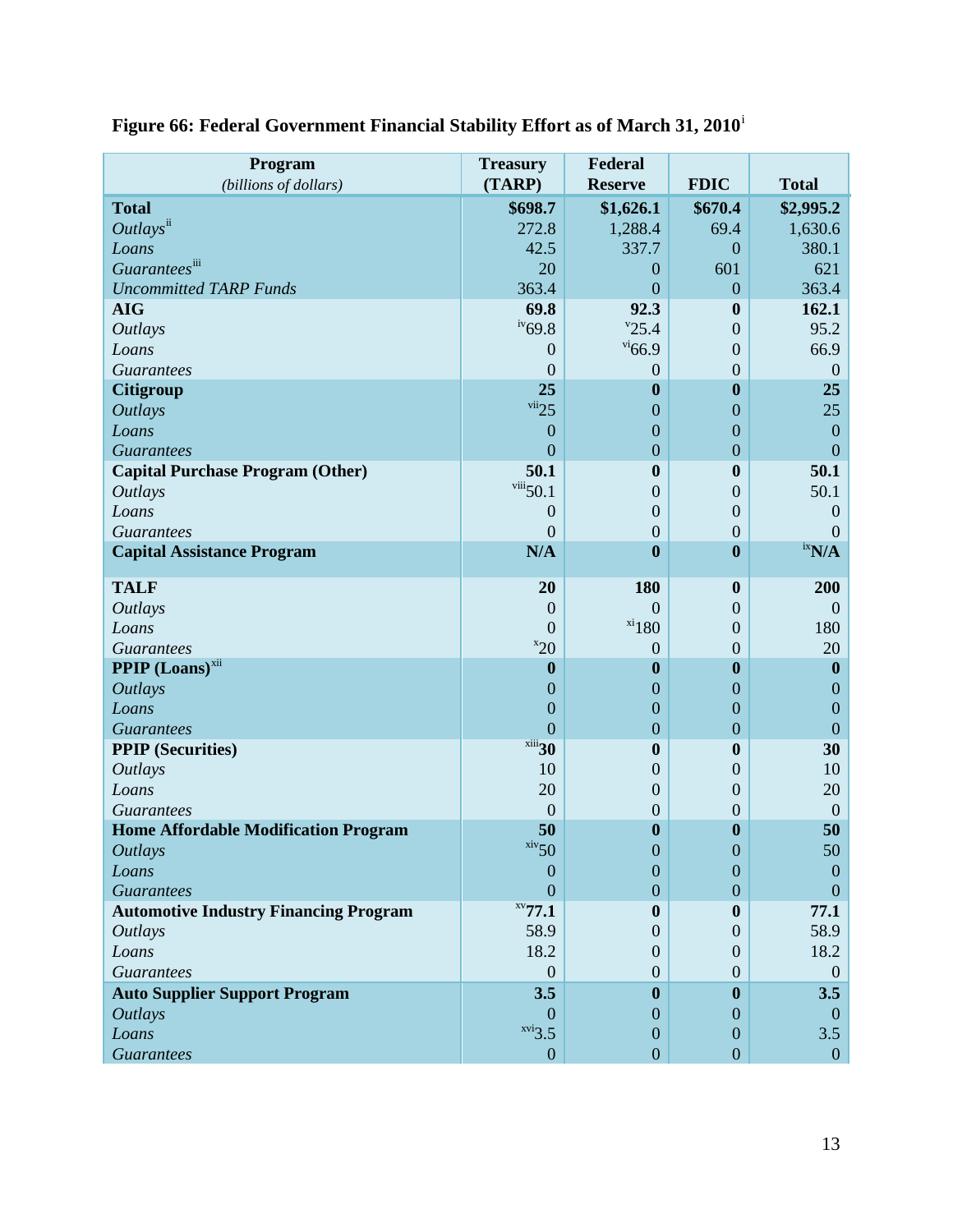| <b>Unlocking SBA Lending</b>                    | $xvii$ 15         | $\mathbf{0}$      | 0                       | 15       |
|-------------------------------------------------|-------------------|-------------------|-------------------------|----------|
| <i>Outlays</i>                                  | 15                |                   |                         | 15       |
| Loans                                           | $\Omega$          |                   | $\mathbf{0}$            | $\Omega$ |
| <b>Guarantees</b>                               | 0                 | $\theta$          | $\theta$                | $\Omega$ |
| <b>Community Development Capital Initiative</b> | $x$ viii $0.78$   | $\mathbf{0}$      | $\bf{0}$                | 0.78     |
| <b>Outlays</b>                                  | $\mathbf{\Omega}$ | $\mathbf{\Omega}$ |                         | $\Omega$ |
| Loans                                           | 0.78              | $\Omega$          | $\Omega$                | 0.78     |
| <b>Guarantees</b>                               | 0                 | $\Omega$          | $\Omega$                | $\theta$ |
|                                                 |                   |                   |                         |          |
| <b>Temporary Liquidity Guarantee Program</b>    | 0                 | $\mathbf{0}$      | 601                     | 601      |
| <i><b>Outlays</b></i>                           |                   |                   |                         | $\theta$ |
| Loans                                           |                   |                   |                         |          |
| <i>Guarantees</i>                               |                   |                   | $\frac{\text{xx}}{601}$ | 601      |
| <b>Deposit Insurance Fund</b>                   | o                 | $\bf{0}$          | 69.4                    | 69.4     |
| <i><b>Outlays</b></i>                           | 0                 | $\theta$          | $XX$ 69.4               | 69.4     |
| Loans                                           | 0                 | $\mathbf{\Omega}$ | $\Omega$                | $\Omega$ |
| <i>Guarantees</i>                               | 0                 | $\mathbf{\Omega}$ | $\Omega$                |          |
| <b>Other Federal Reserve Credit Expansion</b>   | 0                 | 1,353.8           | $\mathbf{0}$            | 1,353.8  |
| <i><b>Outlays</b></i>                           | 0                 | $x_{1,263}$       | $\Omega$                | 1,263    |
| Loans                                           |                   | xxi490.8          | $\Omega$                | 90.8     |
| <i>Guarantees</i>                               |                   | $\mathbf{\Omega}$ | $\Omega$                |          |
| <b>Uncommitted TARP Funds</b>                   | 363.4             | $\bf{0}$          | $\boldsymbol{0}$        | 363.4    |

ı

<span id="page-13-2"></span><sup>iii</sup> Although many of the guarantees may never be exercised or exercised only partially, the guarantee figures included here represent the federal government's greatest possible financial exposure.

<span id="page-13-3"></span>iv This number includes investments under the AIGIP/SSFI Program: a \$40 billion investment made on November 25, 2008, and a \$30 billion investment committed on April 17, 2009 (less a reduction of \$165 million representing bonuses paid to AIG Financial Products employees). As of January 5, 2010, AIG had utilized \$45.3 billion of the available \$69.8 billion under the AIGIP/SSFI and owed \$1.6 billion in unpaid dividends. This information was provided by Treasury in response to a Panel inquiry.

<span id="page-13-0"></span><sup>&</sup>lt;sup>i</sup> All data in this exhibit is as of March 31, 2010 except for information regarding the FDIC's Temporary Liquidity Guarantee Program (TLGP). This data is as of February 28, 2010.

<span id="page-13-1"></span>ii The term "outlays" is used here to describe the use of Treasury funds under the TARP, which are broadly classifiable as purchases of debt or equity securities (e.g., debentures, preferred stock, exercised warrants, etc.). The outlays figures are based on: (1) Treasury's actual reported expenditures; and (2) Treasury's anticipated funding levels as estimated by a variety of sources, including Treasury pronouncements and GAO estimates. Anticipated funding levels are set at Treasury's discretion, have changed from initial announcements, and are subject to further change. Outlays used here represent investment and asset purchases and commitments to make investments and asset purchases and are not the same as budget outlays, which under section 123 of EESA are recorded on a "credit reform" basis.

<span id="page-13-4"></span> $\sigma$  As part of the restructuring of the U.S. government's investment in AIG announced on March 2, 2009, the amount available to AIG through the Revolving Credit Facility was reduced by \$25 billion in exchange for preferred equity interests in two special purpose vehicles, AIA Aurora LLC and ALICO Holdings LLC. These SPVs were established to hold the common stock of two AIG subsidiaries: American International Assurance Company Ltd.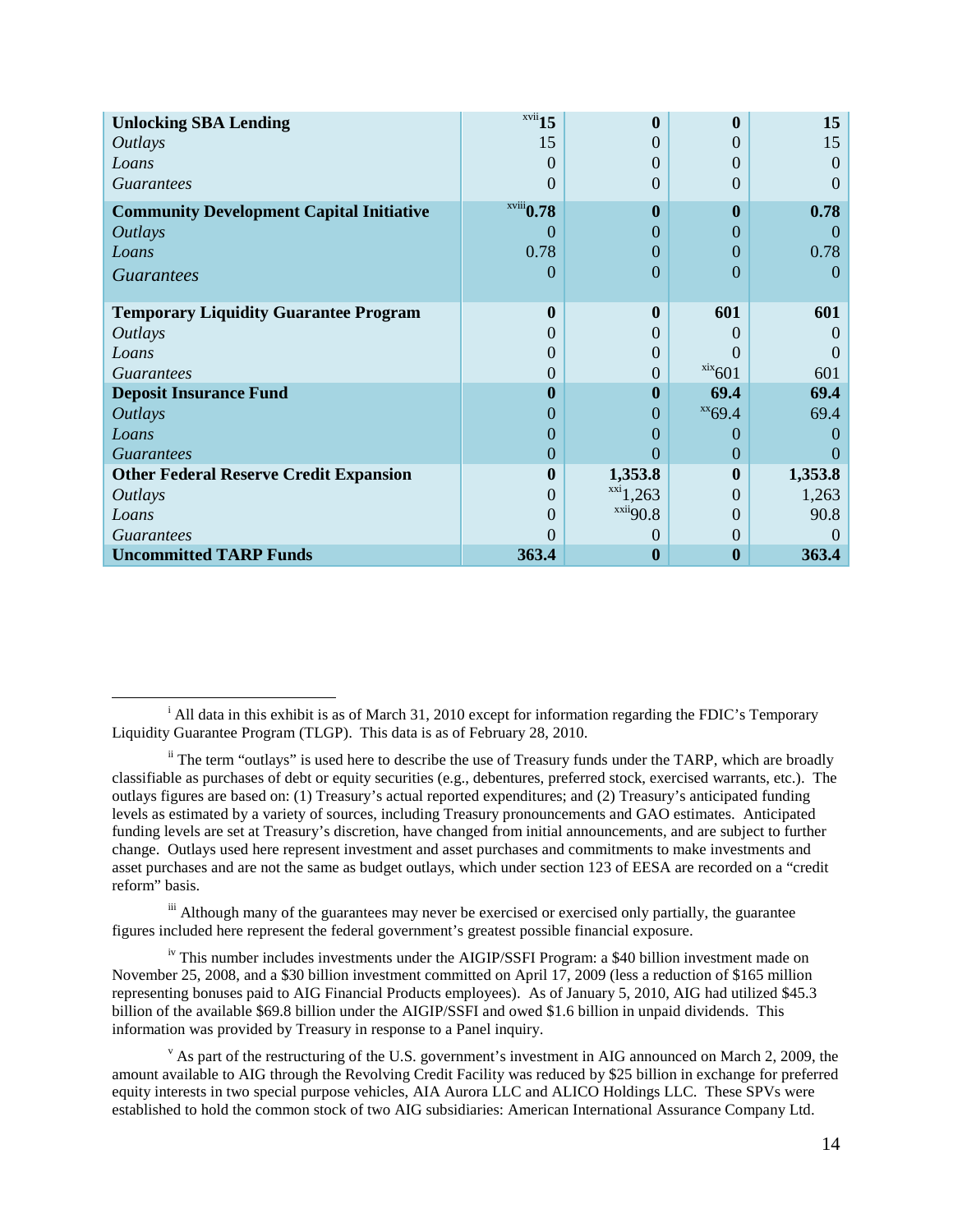(AIA) and American Life Insurance Company (ALICO). As of March 31, 2010, the book value of the Federal Reserve Bank of New York's holdings in AIA Aurora LLC and ALICO Holdings LLC was \$16.26 billion and \$9.15 billion in preferred equity respectively. Thereby the book value of these securities is \$25.416 billion, which is reflected in the corresponding table. Federal Reserve Bank of New York, *Factors Affecting Reserve Balances (H.4.1)* (Apr. 1, 2010) (online at www.federalreserve.gov/releases/h41/).

 $\overline{\phantom{0}}$ 

<span id="page-14-0"></span>v<sup>i</sup> This number represents the full \$35 billion that is available to AIG through its revolving credit facility with the Federal Reserve (\$26.2 billion had been drawn down as of February 25, 2010) and the outstanding principal of the loans extended to the Maiden Lane II and III SPVs to buy AIG assets (as of March 31, 2010, \$14.9 billion and \$16.9 billion respectively). Income from the purchased assets is used to pay down the loans to the SPVs, reducing the taxpayers' exposure to losses over time. Board of Governors of the Federal Reserve System, *Federal Reserve System Monthly Report on Credit and Liquidity Programs and the Balance Sheet*, at 17 (Oct. 2009) (online at www.federalreserve.gov/monetarypolicy/files/monthlyclbsreport200910.pdf). On December 1, 2009, AIG entered into an agreement with FRBNY to reduce the debt AIG owes the FRBNY by \$25 billion. In exchange, FRBNY received preferred equity interests in two AIG subsidiaries. This also reduced the debt ceiling on the loan facility from \$60 billion to \$35 billion. American International Group, *AIG Closes Two Transactions That Reduce Debt AIG Owes Federal Reserve Bank of New York by \$25 billion* (Dec. 1, 2009) (online at phx.corporateir.net/External.File?item=UGFyZW50SUQ9MjE4ODl8Q2hpbGRJRD0tMXxUeXBlPTM=&t=1).

<span id="page-14-1"></span>vii As of April 2, 2010, the U.S. Treasury held \$25 billion of Citigroup common stock under the CPP. U.S. Department of the Treasury, *Troubled Asset Relief Program Transactions Report for Period Ending April 2, 2010* (Apr. 6, 2010) (online at www.financialstability.gov/docs/transaction-reports/4-6- 10%20Transactions%20Report%20as%20of%204-2-10.pdf).

<span id="page-14-2"></span>viii This figure represents the \$204.9 billion Treasury disbursed under the CPP, minus the \$25 billion investment in Citigroup identified above, and the \$135.8 billion in repayments that are reflected as available TARP funds. This figure does not account for future repayments of CPP investments, dividend payments from CPP investments, or losses under the program. U.S. Department of the Treasury, *Troubled Asset Relief Program Transactions Report for Period Ending April 2, 2010* (Apr. 6, 2010) (online at www.financialstability.gov/docs/transaction-reports/4-6-10%20Transactions%20Report%20as%20of%204-2- 10.pdf).

<span id="page-14-3"></span> $\dot{h}$  On November 9, 2009, Treasury announced the closing of the CAP and that only one institution, GMAC, was in need of further capital from Treasury. GMAC, however, received further funding through the AIFP, therefore the Panel considers CAP unused and closed. U.S. Department of the Treasury, *Treasury Announcement Regarding the Capital Assistance Program* (Nov. 9, 2009) (online at www.financialstability.gov/latest/tg\_11092009.html).

<span id="page-14-4"></span><sup>x</sup> This figure represents a \$20 billion allocation to the TALF SPV on March 3, 2009. However, as of March 31, 2010, TALF LLC had drawn only \$103 million of the available \$20 billion. Board of Governors of the Federal Reserve System, *Factors Affecting Reserve Balances (H.4.1)* (Mar. 31, 2010) (online at www.federalreserve.gov/Releases/H41/Current/); U.S. Department of the Treasury, *Troubled Asset Relief Program Transactions Report for Period Ending April 2, 2010* (Apr. 6, 2010) (online at www.financialstability.gov/docs/transaction-reports/4-6-10%20Transactions%20Report%20as%20of%204-2- 10.pdf). As of January 28, 2010, investors had requested a total of \$73.3 billion in TALF loans (\$13.2 billion in CMBS and \$60.1 billion in non-CMBS) and \$71 billion in TALF loans had been settled (\$12 billion in CMBS and \$59 billion in non-CMBS). Federal Reserve Bank of New York, *Term Asset-Backed Securities Loan Facility: CMBS* (accessed Apr. 4, 2010) (online at www.newyorkfed.org/markets/CMBS\_recent\_operations.html); Federal Reserve Bank of New York, *Term Asset-Backed Securities Loan Facility: non-CMBS* (accessed Apr. 4, 2010) (online at www.newyorkfed.org/markets/talf\_operations.html).

<span id="page-14-5"></span> $\frac{x_i}{x_i}$  This number is derived from the unofficial 1:10 ratio of the value of Treasury loan guarantees to the value of Federal Reserve loans under the TALF. U.S. Department of the Treasury, *Fact Sheet: Financial Stability Plan* (Feb. 10, 2009) (online at www.financialstability.gov/docs/fact-sheet.pdf) (describing the initial \$20 billion Treasury contribution tied to \$200 billion in Federal Reserve loans and announcing potential expansion to a \$100 billion Treasury contribution tied to \$1 trillion in Federal Reserve loans). Because Treasury is responsible for reimbursing the Federal Reserve Board for \$20 billion of losses on its \$200 billion in loans, the Federal Reserve Board's maximum potential exposure under the TALF is \$180 billion.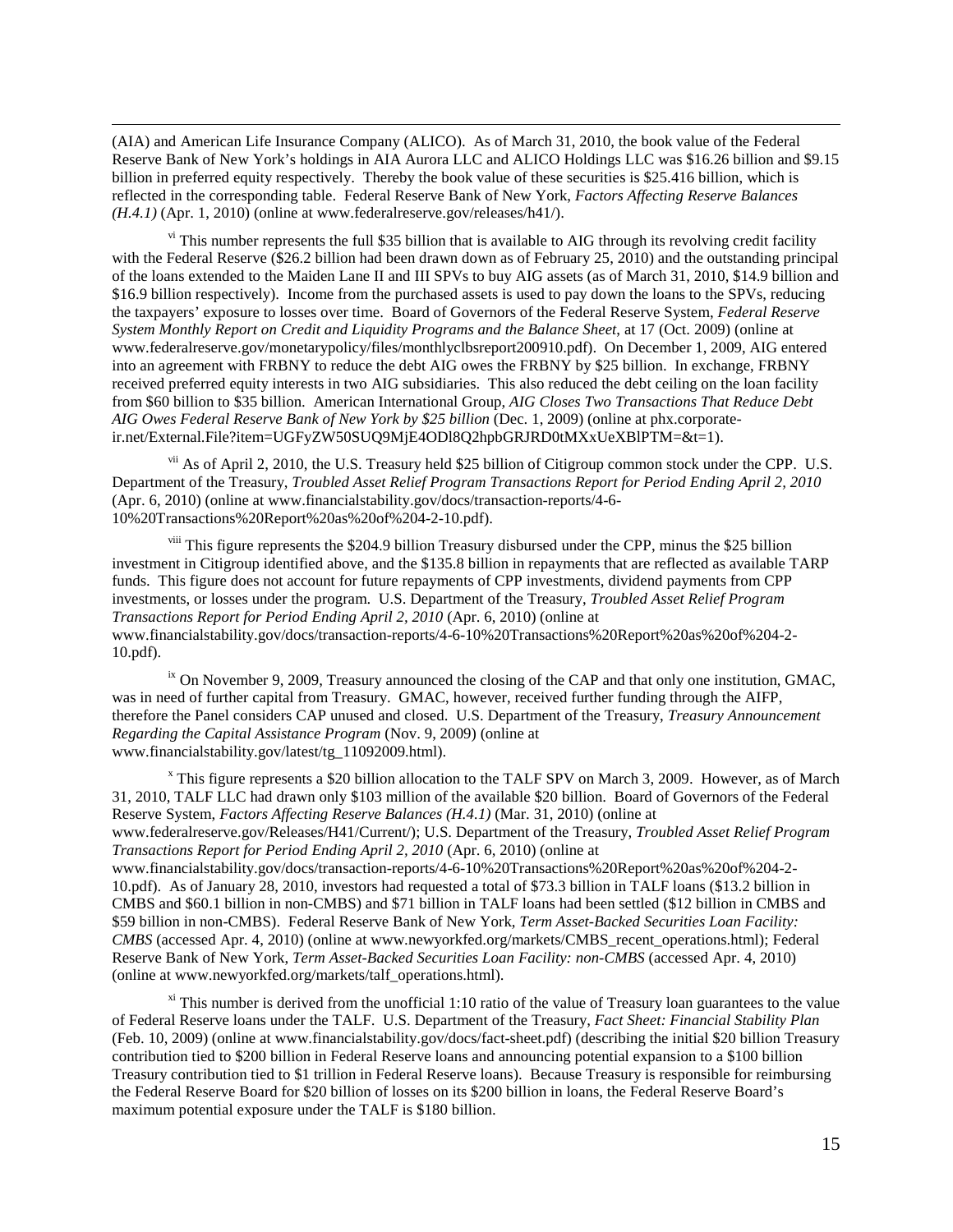<span id="page-15-0"></span><sup>xii</sup> It is unlikely that resources will be expended under the PPIP Legacy Loans Program in its original design as a joint Treasury-FDIC program to purchase troubled assets from solvent banks. *See also* Federal Deposit Insurance Corporation*, FDIC Statement on the Status of the Legacy Loans Program* (June 3, 2009) (online at www.fdic.gov/news/news/press/2009/pr09084.html) and Federal Deposit Insurance Corporation, *Legacy Loans Program – Test of Funding Mechanism* (July 31, 2009) (online at

 $\overline{\phantom{0}}$ 

www.fdic.gov/news/news/press/2009/pr09131.html). The sales described in these statements do not involve any Treasury participation, and FDIC activity is accounted for here as a component of the FDIC's Deposit Insurance Fund outlays.

<span id="page-15-1"></span>xiii As of February 25, 2010, Treasury reported commitments of \$19.9 billion in loans and \$9.9 billion in membership interest associated with the program. On January 4, 2010, the Treasury and one of the nine fund managers, TCW Senior Management Securities Fund, L.P., entered into a "Winding-Up and Liquidation Agreement." U.S. Department of the Treasury, *Troubled Asset Relief Program Transactions Report for Period Ending April 2, 2010* (Apr. 6, 2010) (online at www.financialstability.gov/docs/transaction-reports/4-6- 10%20Transactions%20Report%20as%20of%204-2-10.pdf).

<span id="page-15-2"></span> $\frac{x}{y}$  Of the \$50 billion in announced TARP funding for this program, \$39.9 billion has been allocated as of April 2, 2010. However, as of February 2010, only \$57.8 million in non-GSE payments have been disbursed under HAMP. Disbursement information provided in response to Panel inquiry; U.S. Department of the Treasury, *Troubled Asset Relief Program Transactions Report for Period Ending April 2, 2010* (Apr. 6, 2010) (online at www.financialstability.gov/docs/transaction-reports/4-6-10%20Transactions%20Report%20as%20of%204-2- 10.pdf).

<span id="page-15-3"></span> $\frac{xy}{x}$  A substantial portion of the total \$81 billion in loans extended under the AIFP have since been converted to common equity and preferred shares in restructured companies. \$18.2 billion has been retained as first-lien debt (with \$5.6 billion committed to GM, \$12.5 billion to Chrysler). This figure (\$77.1 billion) represents Treasury's current obligation under the AIFP after repayments.

<span id="page-15-4"></span>xvi *See* U.S. Department of the Treasury, *Troubled Asset Relief Program Transactions Report for Period Ending April 2, 2010* (Apr. 6, 2010) (online at www.financialstability.gov/docs/transaction-reports/4-6- 10%20Transactions%20Report%20as%20of%204-2-10.pdf).

<span id="page-15-5"></span>xvii U.S. Department of Treasury, *Fact Sheet: Unlocking Credit for Small Businesses* (Oct. 19, 2009) (online at www.financialstability.gov/roadtostability/unlockingCreditforSmallBusinesses.html) ("*Jumpstart Credit Markets For Small Businesses By Purchasing Up to \$15 Billion in Securities").*

xviii This information was provided by Treasury staff in response to Panel inquiry.

<span id="page-15-7"></span><span id="page-15-6"></span>xix This figure represents the current maximum aggregate debt guarantees that could be made under the program, which is a function of the number and size of individual financial institutions participating. \$305.4 billion of debt subject to the guarantee is currently outstanding, which represents approximately 51 percent of the current cap. Federal Deposit Insurance Corporation, *Monthly Reports on Debt Issuance Under the Temporary Liquidity Guarantee Program: Debt Issuance Under Guarantee Program* (Dec. 31, 2009) (online at www.fdic.gov/regulations/resources/tlgp/total\_issuance12-09.html) (Feb. 28, 2010). The FDIC has collected \$10.4 billion in fees and surcharges from this program since its inception in the fourth quarter of 2008. Federal Deposit Insurance Corporation, *Monthly Reports on Debt Issuance Under the Temporary Liquidity Guarantee Program*  (Nov. 30, 2009) (online at www.fdic.gov/regulations/resources/tlgp/total\_issuance02-10.html) (updated Feb. 4, 2010).

<span id="page-15-8"></span> $\frac{1}{x}$  This figure represents the FDIC's provision for losses to its deposit insurance fund attributable to bank failures in the third and fourth quarters of 2008 and the first, second and third quarters of 2009. Federal Deposit Insurance Corporation, *Chief Financial Officer's (CFO) Report to the Board: DIF Income Statement (Fourth Quarter 2008*) (online at www.fdic.gov/about/strategic/corporate/cfo\_report\_4qtr\_08/income.html); Federal Deposit Insurance Corporation, *Chief Financial Officer's (CFO) Report to the Board: DIF Income Statement (Third Quarter 2008)* (online at www.fdic.gov/about/strategic/corporate/cfo\_report\_3rdqtr\_08/income.html); Federal Deposit Insurance Corporation, *Chief Financial Officer's (CFO) Report to the Board: DIF Income Statement (First Quarter 2009)* (online at www.fdic.gov/about/strategic/corporate/cfo\_report\_1stqtr\_09/income.html); Federal Deposit Insurance Corporation, *Chief Financial Officer's (CFO) Report to the Board: DIF Income Statement (Second Quarter 2009)* (online at www.fdic.gov/about/strategic/corporate/cfo\_report\_2ndqtr\_09/income.html); Federal